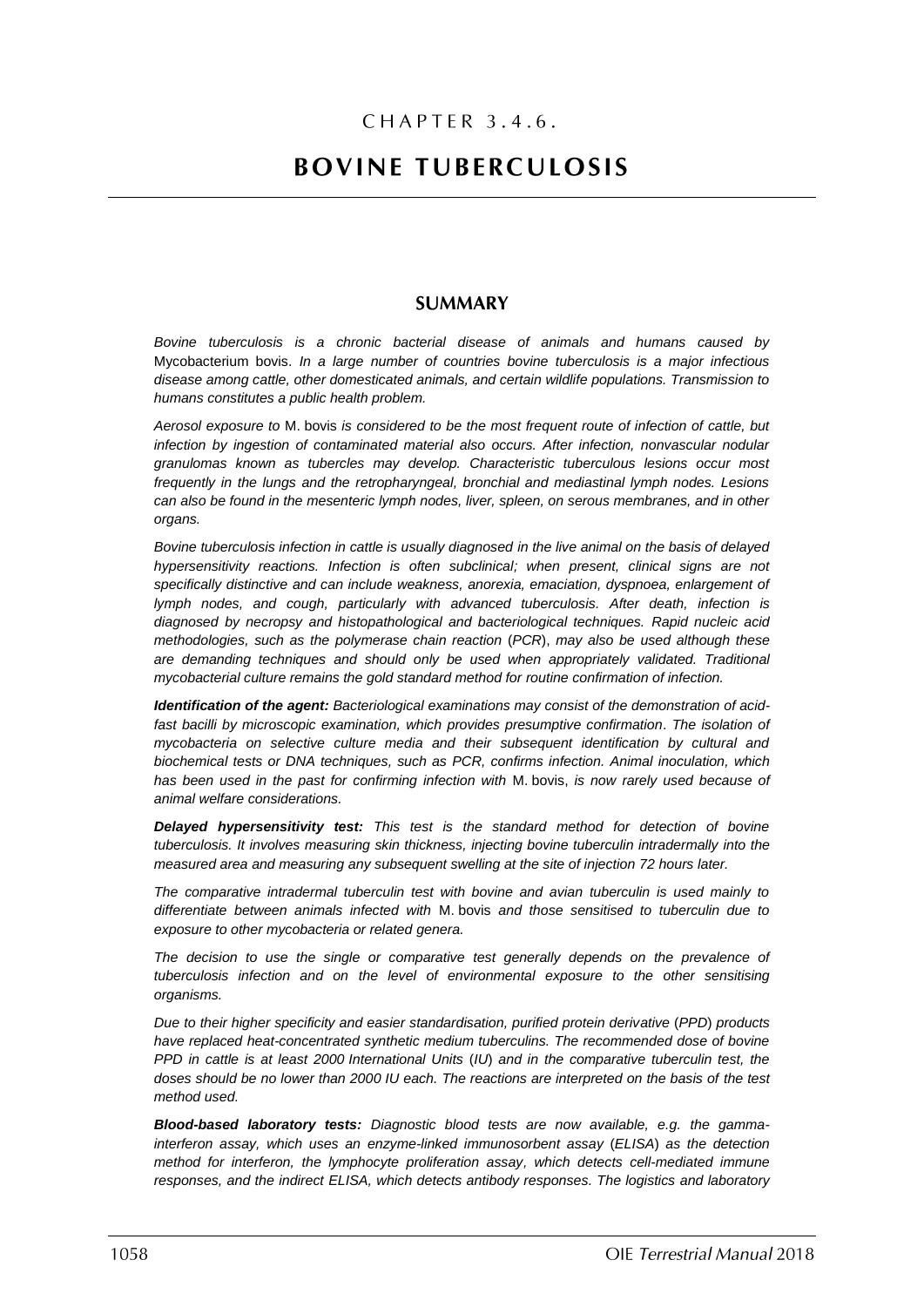*execution of some of these tests may be a limiting factor. The use of blood-based assays can be advantageous, especially with intractable cattle, zoo animals and wildlife, although interpretation of the test may be hampered by lack of data for some species. Information on the use of various diagnostic tests in animal species other than bovine is provided in a recent review by Cousins & Florisson* (*2005*)*.*

*Requirements for vaccines and diagnostic biologicals: Vaccines are being developed and evaluated for use in bovine and wildlife species, but at this time are not routinely administered as they may compromise the use of the tuberculin skin test and other immunological tests to detect infected animals. There are standard methods for the production of bovine PPD tuberculins. PPD, used for performing the tests specified, should be prepared in accordance with the World Health Organization requirements and should conform to these requirements with respect to source materials, production methods and precautions, added substances, freedom from contamination, identity, safety, potency, specificity and freedom from sensitising effect. The bioassays for biological activity are of particular importance, and the potency should be expressed in IUs.*

# A. INTRODUCTION

*Mycobacterium bovis* is a zoonotic organism and should be treated as a risk/hazard group III organism with appropriate precautions to prevent human infection occurring.

Bovine tuberculosis is an infectious disease caused by *M. bovis* that affects cattle, other domesticated animals and certain free or captive wildlife species. It is usually characterised by formation of nodular granulomas known as tubercles. Although commonly defined as a chronic debilitating disease, bovine tuberculosis can occasionally assume a more progressive course. Any body tissue can be affected, but lesions are most frequently observed in the lymph nodes (particularly of the head and thorax), lungs, intestines, liver, spleen, pleura, and peritoneum.

It should be noted that other members of the *M. tuberculosis* complex, previously considered to be *M. bovis,* have been accepted as new species despite identical 16s RNA sequences and over 99.9% identity of their genome sequences. These include *M. caprae* (Aranaz *et al*., 2003) (in some countries considered to be a primary pathogen of goats) and *M. pinnipedii* (Cousins *et al*., 2003), a pathogen of fur seals and sea lions. These two new species are known to be zoonotic. In central Europe, *M. caprae* has been identified as a common cause of bovine tuberculosis (Prodinger *et al*., 2005). Disease caused by *M. caprae* is not considered to be substantially different from that caused by *M. bovis* and the same tests can be used for its diagnosis. In countries with tuberculosis eradication programmes, clinical evidence of tuberculosis in cattle is seldom encountered because the intradermal tuberculin test enables presumptive diagnosis and elimination of infected animals before signs appear. Prior to the national tuberculosis eradication campaigns, however, clinical signs associated with tuberculosis were commonly observed (Cousins *et al*., 2001).

In many cases, the course of the infection is chronic and signs may be lacking, even in advanced cases when many organs may be involved. When present, clinical signs vary; lung involvement may be manifested by a cough, which can be induced by changes in temperature or manual pressure on the trachea. Dyspnoea and other signs of low-grade pneumonia are also evidence of lung involvement.

In advanced cases, lymph nodes are often greatly enlarged and may obstruct air passages, the alimentary tract, or blood vessels. Lymph nodes of the head and neck may become visibly affected and sometimes rupture and drain. Involvement of the digestive tract is manifested by intermittent diarrhoea and constipation in some instances. Extreme emaciation and acute respiratory distress may occur during the terminal stages of tuberculosis. Lesions involving the female genitalia may occur. Male genitalia are seldom involved.

At necropsy, tubercles are most frequently seen in bronchial, mediastinal, retropharyngeal and portal lymph nodes and may be the only tissue affected. In addition, the lung, liver, spleen and the surfaces of body cavities are commonly affected. Early nodular pulmonary lesions can often be detected by palpation. The lesions are usually non-odoriferous. Other anatomical sites can be infected and should be examined.

Macroscopically, a tuberculous granuloma usually has a yellowish appearance and is caseous, caseo-calcareous, or calcified in consistency. Occasionally, its appearance may be purulent. The appearance may be more purulent in cervids and camelids. Some nontuberculous granulomas may be indistinguishable macroscopically from tuberculous granulomas.

The caseous centre is usually dry, firm, and covered with a fibrous connective capsule of varying thickness. Lesion size ranges from small enough to be missed by the unaided eye, to involvement of the greater part of an organ. Serial sectioning of organs and tissues may be required to detect the small lesions contained within the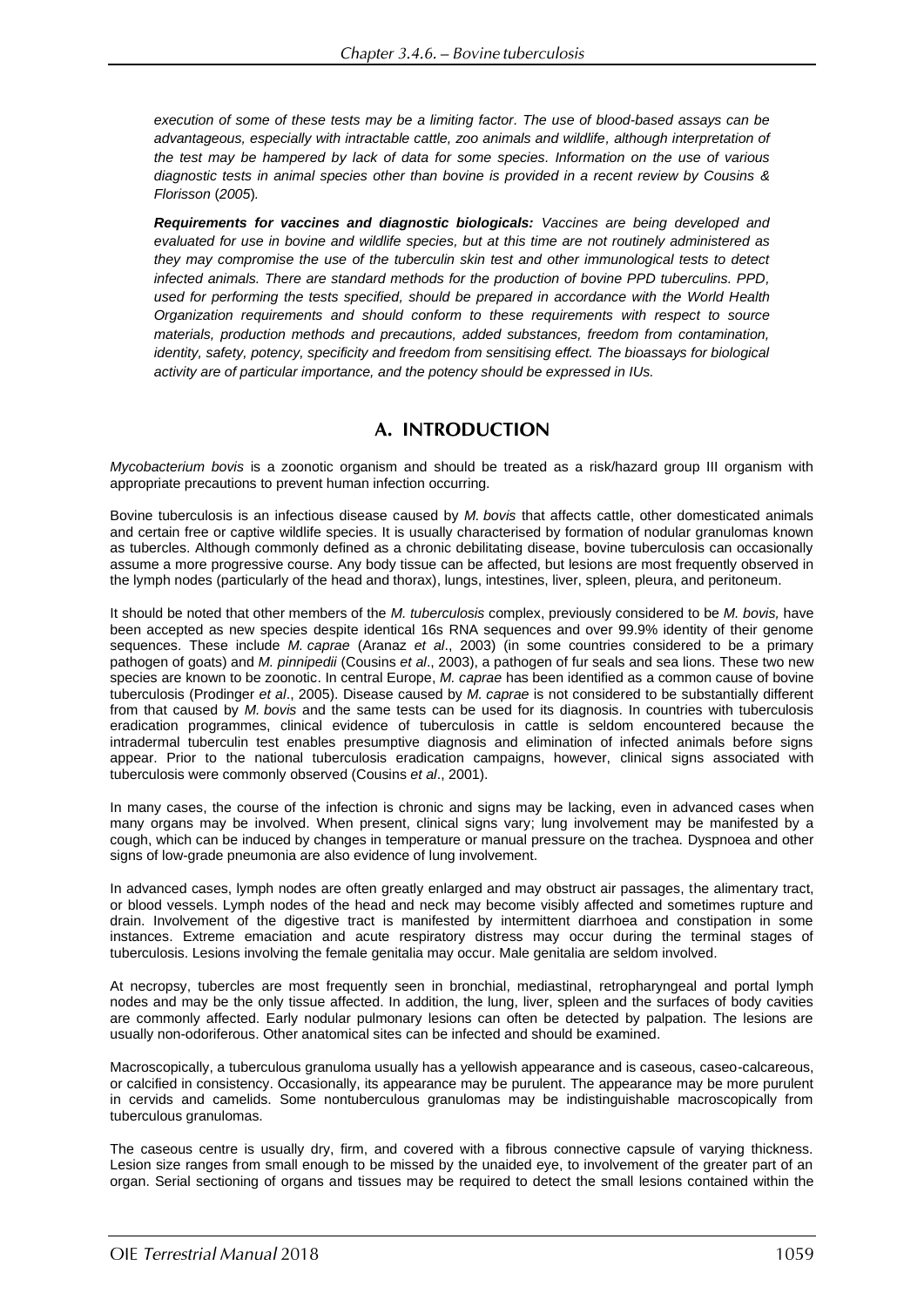tissue. Histologically, lesions caused by *M. bovis* are often paucibacillary (having few organisms) and the absence of acid-fast organisms does not exclude tuberculosis in lymphadenitis of unknown aetiology. In cervidae and some exotic species, tuberculosis should be considered when thin-walled purulent abscesses are observed in the absence of specific aetiology.

*Mycobacterium bovis* has been identified in humans in most countries where isolates of mycobacteria from human patients have been fully characterised. The incidence of pulmonary tuberculosis caused by *M. bovis* is higher in farm and slaughterhouse workers than in urban inhabitants. The transmission of *M. bovis* to humans via milk and its products is eliminated by the pasteurisation of milk. One of the results of bovine tuberculosis eradication programmes has been a reduction in disease and death caused by bovine tuberculosis in the human population.

Although cattle are considered to be the true hosts of *M. bovis*, the disease has been reported in many domesticated and nondomesticated animals. Isolations have been made from buffaloes, bison, sheep, goats, equines, camels, pigs, wild boars, deer, antelopes, dogs, cats, foxes, mink, badgers, ferrets, rats, primates, South American camelids, kudus, elands, tapirs, elks, elephants, sitatungas, oryxes, addaxes, rhinoceroses, possums, ground squirrels, otters, seals, hares, moles, raccoons, coyotes and several predatory felines including lions, tigers, leopards and lynx (De Lisle *et al*., 2001; O'Reilly & Daborn, 1995).

Bovine tuberculosis in wildlife was first reported in 1929 in greater kudu (*Tragelaphus strepsiceros*) and common duiker (*Sylvicapra grimmi*) in South Africa and by the 1940s, the disease was found to be endemic in greater kudu. In 1982 in Uganda, a prevalence of 10% in African buffalo and 9% in warthog (*Phacochoerus aethiopicus*) was found, and in Zambia, *M. bovis* infection has been reported in Kafue lechwe (*Kobus leche kafuensis*) and in a single eland (*Traurotragus oryx*)*.* An outbreak of tuberculosis in wild olive baboons (*Papio cynocephalus anubis*) was reported in Kenya. *Mycobacterium bovis* infection has also been diagnosed in African buffalo in the Kruger National Park in South Africa (Bengis *et al*., 1996), and more recently spill over to other species such as chacma baboon (*Papio ursinus*)*,* lion (*Panthera leo*) and cheetah (*Acynonyx jubatus*) as well as greater kudu has occurred.

The rigorous application of tuberculin testing and culling of reactor cattle has eliminated *M. bovis* infection from farmed bovine populations in some countries, but this strategy has not been universally successful. Extensive investigations of sporadic *M. bovis* reoccurrence have shown that wildlife reservoirs exist in some countries and can act as a source of infection for cattle, deer and other livestock. The risk that these reservoirs of infection constitute for domestic animals and humans is quite variable depending on the specific epidemiological situation for the species and the environment (Corner, 2006; Morris *et al*., 1994). The detection of infection in a wildlife population requires bacteriological investigation or the use of a valid testing method for the species involved (the tuberculin test is not effective in all species) together with epidemiological analysis of information. The badger (*Meles meles*) in the United Kingdom (Wilesmith, 1991) and the Republic of Ireland (O'Reilly & Daborn, 1995), wild boar (*Sus scrofa*) in Spain (Naranjo *et al*., 2008), the brush-tail possum (*Trichosurus vulpecula*) in New Zealand (Animal Health Division, 1986), and several wild living species in Africa have been shown to be capable of maintaining *M. bovis* infection. Control of transmission from the wildlife population to farmed species is complex and, to date has relied on the reduction or eradication of the infected wildlife population. The use of vaccination to control the disease in some species continues to be investigated.

*Mycobacterium bovis* has been isolated from farmed and free-living cervidae. The disease may be subacute or chronic, with a variable rate of progression. A small number of animals may become severely affected within a few months of infection, while others may take several years to develop clinical signs, which are related to lesions in the animal. The lesions produced may resemble those found in cattle (caseating granulomatous inflammation that is often mineralised). The lesions may take the form of thin-walled abscesses with little calcification and containing purulent material. Thin-walled abscesses have also been observed in llamas. In cervids, tuberculosis should be considered when abscess-like lesions of no known aetiology are observed. The lymph nodes affected are usually those of the head and thorax. The mesenteric lymph nodes may be affected – large abscesses may be found at this site. The distribution of lesions will depend on the infecting dose, route of infection and the incubation period before examination.

The tuberculin test can be used in farmed deer. The test must be carried out on the side of the neck. To obtain results that are valid, the hair should be clipped around the injection site, there should be accurate intradermal injection of the tuberculin and careful pre- and post-inoculation skin thickness measurement should be made using callipers (Clifton-Hadley & Wilesmith, 1991).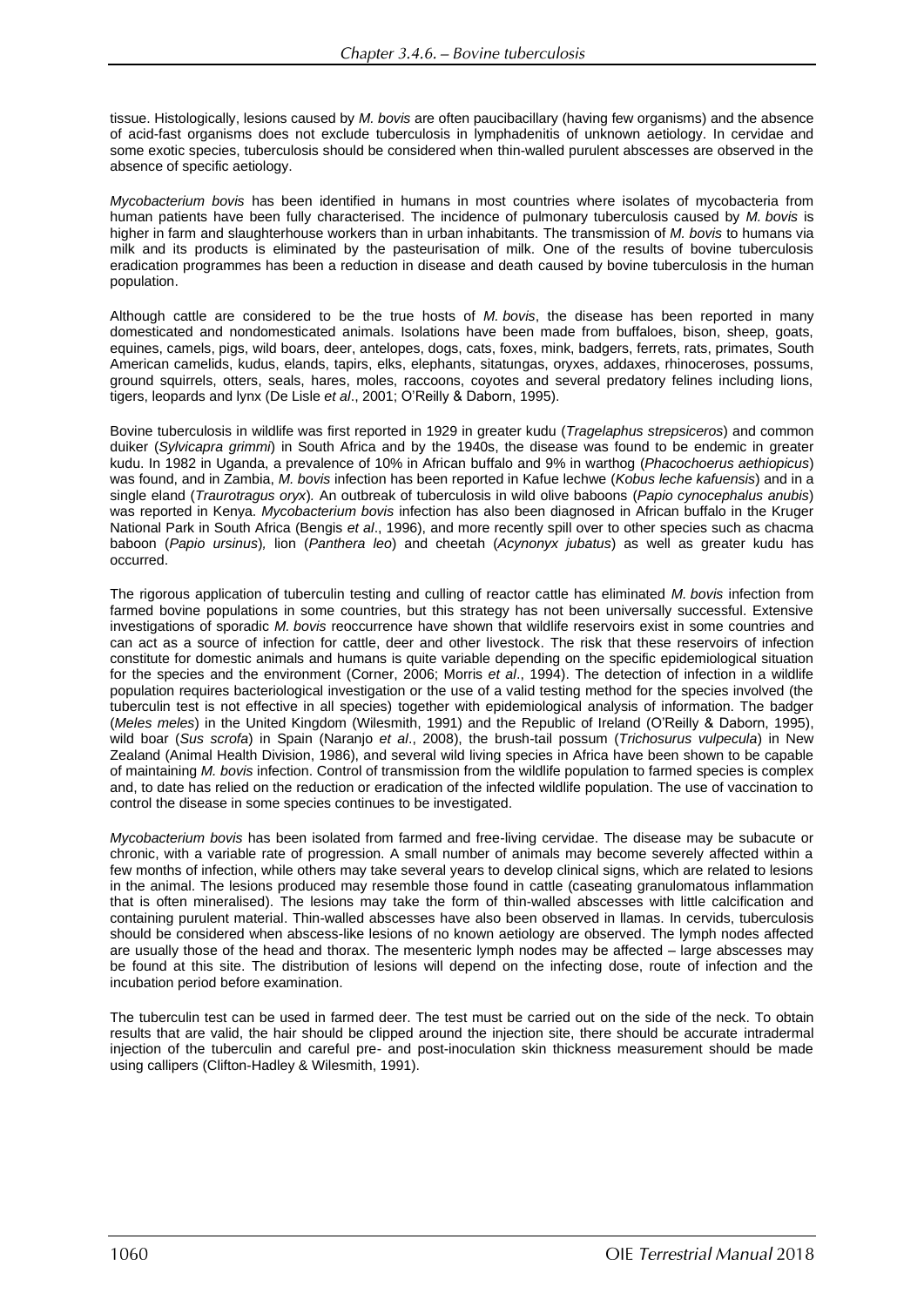# **B. DIAGNOSTIC TECHNIQUES**

When diagnostic techniques are used within official TB control or eradication programmes, it is recommended the Veterinary Administration authorises:

- The diagnostic test(s);
- Laboratories performing the tests; and
- Those persons applying diagnostic techniques to animals, i.e. skin tests.

#### Identification of the agent 1.

In cattle, clinical evidence of tuberculosis is usually lacking until very extensive lesions have developed. For this reason, its diagnosis in individual animals and an eradication programme were not possible prior to the development of tuberculin by Koch in 1890. Tuberculin, a concentrated sterile culture filtrate of tubercle bacilli grown on glycerinated beef broth and, more recently, on synthetic media, provides a means of detecting the disease.

Immunological responses to *M. bovis* infections in cattle continue to be studied in attempts to develop improved or alternative diagnostic methods, as skin testing sometimes has practical drawbacks. The gamma interferon test is increasingly being used as a diagnostic blood test for tuberculosis in cattle and for other animals (e.g. goat, buffalo) and is available commercially. The lymphocyte proliferation test and the IgG1 enzyme-linked immunosorbent assay (ELISA) have proven to be useful as ancillary serial (to enhance specificity) and parallel (to enhance sensitivity) tests in farmed red deer.

The presence of *M. bovis* in clinical and post-mortem specimens may be demonstrated by examination of stained smears or tissue sections and confirmed by cultivation of the organism on primary isolation medium. Collection containers should be clean and preferably sterile (use of sample containers that are contaminated by environmental mycobacteria may result in the failure to identify *M. bovis* infection due to the rapid growth of the environmental mycobacteria); where feasible, single-use plastic, disposable containers, 50 ml in capacity, may be used for a variety of specimen types. Specimens that are to be sent to the laboratory must be cushioned and sealed to prevent leakage, and properly packaged to withstand breakage or crushing in transit. The International Air Transport Association (IATA), Dangerous Goods Regulations (DGR) for shipping specimens from a suspected zoonotic disease must be followed. The requirements are summarised in Chapter 1.1.2 *Collection, submission and storage of diagnostic specimens* and Chapter 1.1.3 *Transport of biological materials*. Prompt delivery of specimens to the laboratory greatly enhances the chances of cultural recovery of *M. bovis*. If delays in delivery are anticipated, specimens should be refrigerated or frozen to retard the growth of contaminants and to preserve the mycobacteria. In warm ambient conditions, when refrigeration is not possible, boric acid may be added (0.5% [w/v] final concentration) as a bacteriostatic agent, but only for limited periods, no longer than 1 week.

Precautions should be taken to prevent infection of laboratory personnel (see Chapter 1.1.4 *Biosafety and biosecurity: Standard for managing biological risk in the veterinary laboratory and animal facilities*). All procedures involving culture should be performed in a biological safety cabinet.

# 1.1. Microscopic examination

*Mycobacterium bovis* can be demonstrated microscopically on direct smears from clinical samples and on prepared tissue materials. The acid fastness of *M. bovis* is normally demonstrated with the classic Ziehl–Neelsen stain, but a fluorescent acid-fast stain may also be used. Immunoperoxidase techniques may also give satisfactory results. The presumptive diagnosis of mycobacteriosis can be made if the tissue has characteristic histological lesions (caseous necrosis, mineralisation, epithelioid cells, multinucleated giant cells and macrophages). As lesions are often paucibacillary, the presence of acidfast organisms in histological sections may not be detected, although *M. bovis* can be isolated in culture. However, large numbers of acid-fast organisms are seen in lesions in primates, felids, mustelids (badgers) and marsupials (brush-tailed possums).

# 1.2. Culture

To process specimens for culture, the tissue is first homogenised using a mortar and pestle, stomacher or blender, followed by decontamination with either detergent (such as 0.375–0.75% hexadecylpyridinium-chloride [HPC]), an alkali (2-4% sodium hydroxide) or an acid (5% oxalic acid). The alkali or acid mixture is shaken for 10–15 minutes at room temperature and then neutralised. Neutralisation is not required when using HPC. The suspension is centrifuged, the supernatant is discarded, and the sediment is used for culture and microscopic examination. It is recommended that,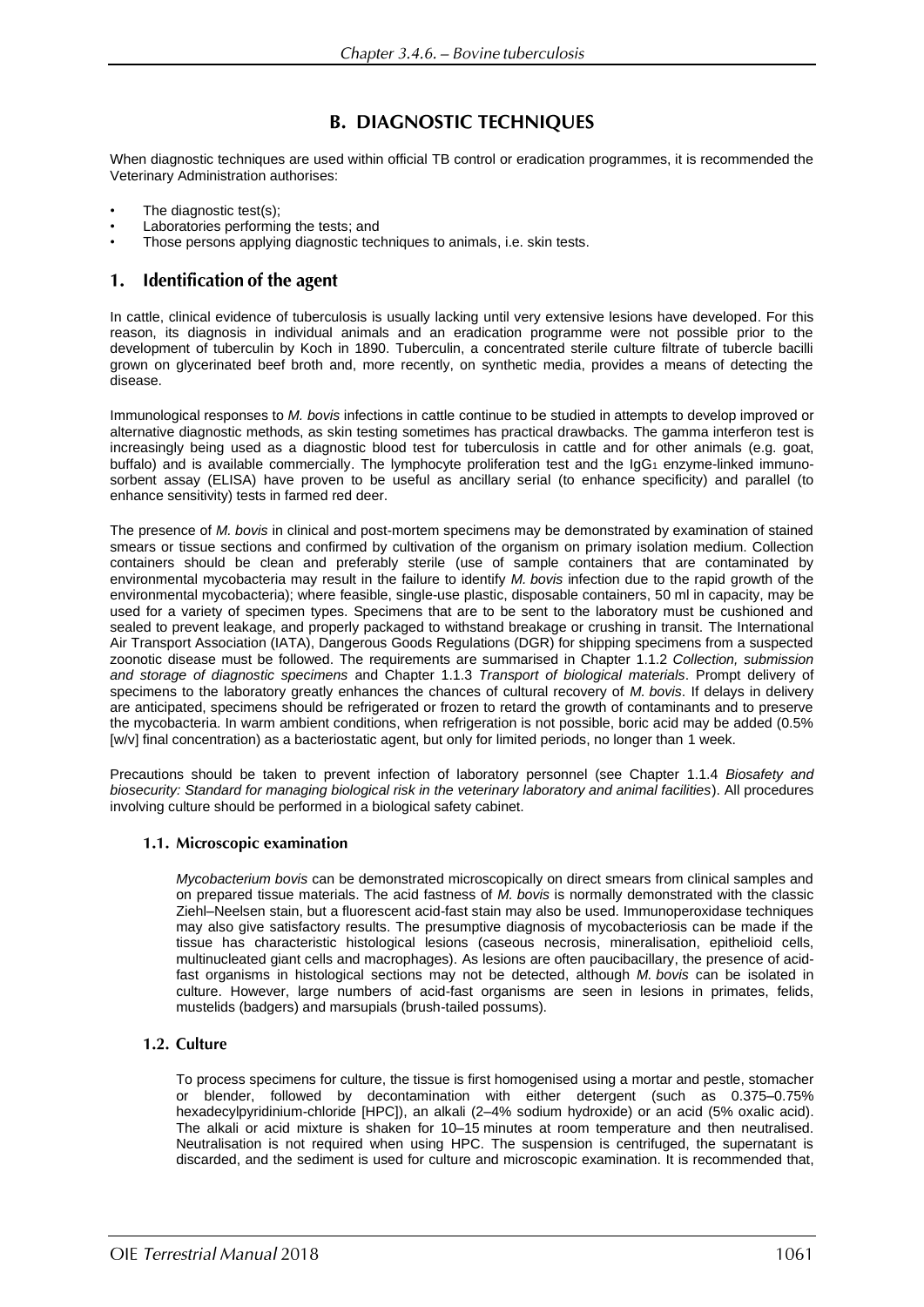as a minimum, pooled lymph node samples from the head and thorax be cultured when no visible lesions are detected in tuberculin or interferon test positive animals at post-mortem examination.

For primary isolation, the sediment is usually inoculated on to a set of solid egg-based media, such as Lowenstein–Jensen, Coletsos base or Stonebrinks; these media should contain either pyruvate or pyruvate and glycerol. An agar-based medium such as Middlebrook 7H10 or 7H11 or blood based agar medium (Cousins *et al*., 1989) may also be used.

Cultures are incubated for a minimum of 8 weeks (and preferably for 10–12 weeks) at 37°C with or without CO<sub>2</sub>. The media should be in tightly closed tubes to avoid desiccation. Slopes are examined for macroscopic growth at intervals during the incubation period. When growth is visible, smears are prepared and stained by the Ziehl–Neelsen technique. Growth of *M. bovis* generally occurs within 3– 6 weeks of incubation depending on the media used.

Liquid culture systems are used routinely in some hospital and veterinary laboratories; in these systems growth is measured by radiometric or fluorometric means.

If gross contamination of culture media occurs, the culture process should be repeated using the retained inocula with an alternative decontaminating agent. The limiting factor in isolation is often the poor quality of the samples submitted and every effort should be made to insure that the laboratory receives good quality samples.

Characteristic growth patterns and colonial morphology can provide a presumptive diagnosis of *M. bovis;* however every isolate needs to be confirmed. It is necessary to distinguish *M. bovis* from the other members of the 'tuberculosis complex', i.e. *M. tuberculosis* (the primary cause of tuberculosis in humans), *M. africanum* (occupies an intermediate phenotypic position between *M. tuberculosis* and *M. bovis*), *M. microti* (the 'vole bacillus', a rarely encountered organism), *M. pinnipedii* and *M. caprae*.

*Mycobacterium tuberculosis* may infect cattle and sensitise cattle to bovine tuberculin without causing typical lesions. Sometimes *M. avium* or other environmental mycobacteria may be isolated from tuberculosis-like lesions in cattle. In such cases, a careful identification is needed, and a mixed infection with *M. bovis* should be excluded.

Isolates can be identified by determining traditional cultural and biochemical properties. On a suitable pyruvate-based solid medium, colonies of *M. bovis* are smooth and off-white (buff) in colour. The organism grows slowly at 37°C, but does not grow at 22°C or 45°C. *Mycobacterium bovis* is sensitive to thiophen-2-carboxylic acid hydrazide (TCH) and to isonicotinic acid hydrazide (INH). This can be tested for by growth on 7H10/7H11 Middlebrook agar medium or on egg-containing media. The egg medium should be prepared without pyruvate because it inhibits INH and could have a similar effect on TCH (which is an analogue of INH) and thus give false-positive (resistant) results. *Mycobacterium bovis* strains are also sensitive to para-amino salicylic acid and streptomycin. Effective drug concentrations are different for egg-based and agar-based media. Results for niacin production and nitrate reduction are negative in *M. bovis*. In the amidase test, *M. bovis* is positive for urease and negative for nicotinamidase and pyrazinamidase. It is a microaerophillic and nonchromogenic bacterium.

### 1.3. Nucleic acid recognition methods

Rapid identification of isolates to the level of *M. tuberculosis* complex can be made by Gen Probe TB complex DNA probe or polymerase chain reaction (PCR) targeting 16S–23S rRNA, the insertion sequences IS*6110* and IS*1081*, and genes coding for *M.-tuberculosis*-complex-specific proteins, such as MPB70 and the 38 kDa antigen b have been used. Specific identification of an isolate as *M. bovis* can be made using PCR targeting a mutation at nucleotide positions 285 in the *oxy*R gene, 169 in the *pncA* gene, 675/756/1311/1410 and 1450 of the *gyr*B gene and presence/absence of RDs (Regions of Difference) (Espinosa de los Monteros *et al*., 1998; Huard *et al*., 2003; Niemann *et al*., 2000; Parsons *et al*., 2002). Alternatively molecular typing techniques, such as spoligotyping will identify *M. bovis* isolates and provide some molecular-typing information on the isolate that is of epidemiological value (Kamerbeek *et al*., 1997).

PCR has been widely evaluated for the detection of *M. tuberculosis* complex in clinical samples (mainly sputum) in human patients and has recently been used for the diagnosis of tuberculosis in animals. A number of commercially available kits and various 'in-house' methods have been evaluated for the detection of the *M. tuberculosis* complex in fresh and fixed tissues. Various primers have been used, as described above. Amplification products have been analysed by hybridisation with probes or by gel electrophoresis. Commercial kits and the in-house methods, in fresh, frozen or boric acid-preserved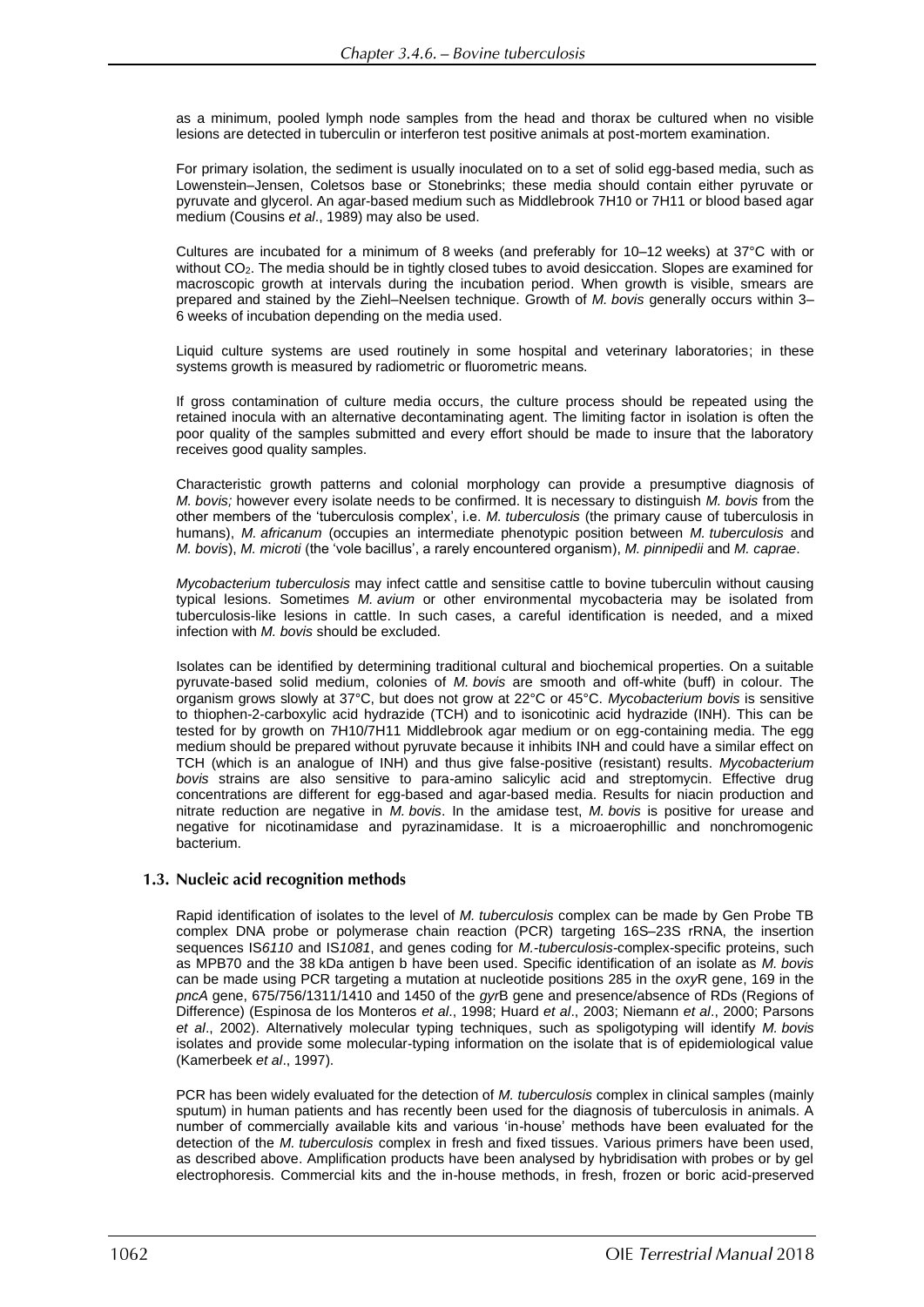tissues, have shown variable and less than satisfactory results in interlaboratory comparisons (Noredhoek *et al*., 1996). False-positive and false-negative results, particularly in specimens containing low numbers of bacilli, have reduced the reliability of this test. Variability in results has been attributed to the low copy number of the target sequence per bacillus combined with a low number of bacilli. Variability has also been attributed to decontamination methods, DNA extraction procedures, techniques for the elimination of polymerase enzyme inhibitors, internal and external controls and procedures for the prevention of cross-contamination. Improvement in the reliability of PCR as a practical test for the detection of *M. tuberculosis* complex in fresh clinical specimens will require the development of standardised and robust procedures. Cross contamination is the greatest problem with this type of application and this is why proper controls have to be set up with each amplification. However, PCR is now being used on a routine basis in some laboratories to detect the *M. tuberculosis* group in paraffin-embedded tissues (Miller *et al*., 1997; 2002). Although direct PCR can produce a rapid result, it is recommended that culture be used in parallel to confirm a viable *M. bovis* infection.

A variety of DNA-fingerprinting techniques has been developed to distinguish the *M. tuberculosis* complex isolates for epidemiological purposes. These methods can distinguish between different strains of *M. bovis* and will enable patterns of origin, transmission and spread of *M. bovis* to be described (Durr *et al*., 2000a; 2000b). The most widely used method is spoligotyping (from 'spacer oligotyping'), which allows the differentiation of strains inside each species belonging to the *M. tuberculosis* complex, including *M. bovis*, and can also distinguish *M. bovis* from *M. tuberculosis* (Heifets & Jenkins, 1998; Kamerbeek *et al*., 1997). The use of a standard nomenclature for the spoligotypes according to the database Mbovis.org (http://www.mbovis.org) is encouraged to allow international comparison of profiles.

Other techniques include restriction endonuclease analysis (REA) and restriction fragment length polymorphism (RFLP) using IS*6110* probe (especially where there are >3–4 copies of IS*6110* in the isolate), the direct repeat (DR) region probe, the PGRS (polymorphic GC repeat sequence) probe (Skuce *et al*., 1996) and the pUCD probes (O'Brian *et al*., 2000). The mycobacterial interspersed repetitive units (MIRU) variable number tandem repeat (VNTR) typing has also been developed to increase the discrimination of the *M. tuberculosis* complex species (Frothingham & Meeker-O'Connell, 1998; Supply *et al*., 2000). Often a combination of techniques may be used to gain the maximum discrimination between strains (Cousins *et al*., 1998).

The genome of *M. bovis* has been sequenced (Garnier *et al*., 2003) and this information has contributed to improved methods of genetic fingerprinting and to the development of PCR assays that define the subspecies of the *M. tuberculosis* complex.

# 2. Delayed hypersensitivity test

### 2.1. The tuberculin test (the prescribed test for international trade)

The standard method for detection of bovine tuberculosis is the tuberculin test, which involves the intradermal injection of bovine tuberculin purified protein derivative (PPD) and the subsequent detection of swelling (delayed hypersensitivity) at the site of injection 72 hours later. This may be performed using bovine tuberculin alone or as a comparative test using avian and bovine tuberculins. The tuberculin test is usually performed on the mid-neck, but the test can also be performed in the caudal fold of the tail. The skin of the neck is more sensitive to tuberculin than the skin of the caudal fold. To compensate for this difference, higher doses of tuberculin may be used in the caudal fold.

Delayed hypersensitivity may not develop for a period of 3–6 weeks following infection. Thus, if a herd/animal is suspected to have been in contact very recently with infected animals, delaying testing should be considered in order to reduce the probability of false-negatives. As the sensitivity of the test is less than 100%, it is unlikely that eradication of tuberculosis from a herd will be achieved with only a single tuberculin test. It should be recognised that when used in chronically infected animals with severe pathology, the tuberculin test may be unresponsive. The tuberculin test has not been well validated in most non-bovid and non-cervid species.

The comparative intradermal tuberculin test is used to differentiate between animals infected with *M. bovis* and those responding to bovine tuberculin as a result of exposure to other mycobacteria. This sensitisation can be attributed to the antigenic cross-reactivity among mycobacterial species and related genera. The test involves the intradermal injection of bovine tuberculin and avian tuberculin into different sites, usually on the same side of the neck, and measuring the response 3 days later.

The potency of tuberculins must be estimated by biological methods, based on comparison with standard tuberculins, and potency is expressed in International Units (IU). In several countries, bovine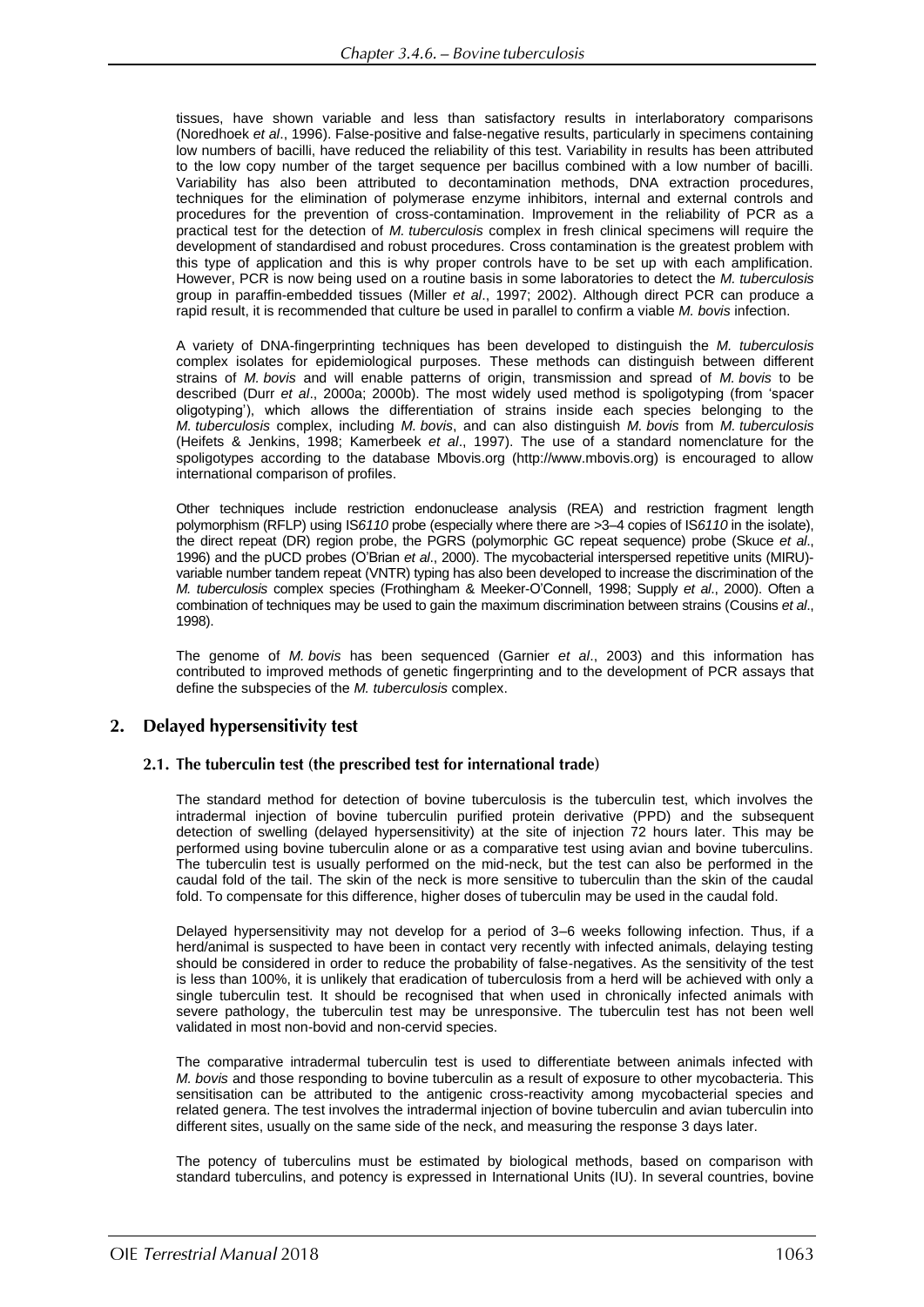tuberculin is considered to be of acceptable potency if its estimated potency guarantees per bovine dose at least 2000 IU (±25%) in cattle. In cattle with diminished allergic sensitivity, a higher dose of bovine tuberculin is needed, and in national eradication campaigns, doses of up to 5000 IU are recommended. The volume of each injection dose must not exceed 0.2 ml.

### 2.1.1. Test procedure

- i) A correct injection technique is important. The injection sites must be clipped and cleaned. A fold of skin within each clipped area is measured with callipers and the site marked prior to injection. A short needle, bevel edge outwards and graduated syringe charged with tuberculin attached, is inserted obliquely into the deeper layers of the skin. The dose of tuberculin is then injected. A multi-dose syringe or multiple injection gun may be used provided that delivery of the volume and safety are assured. The dose of tuberculin injected must be no lower than 2000 International Units (IU) of bovine or avian tuberculin. A correct injection is confirmed by palpating a small pea-like swelling at each site of injection. The distance between the two injections should be approximately 12–15 cm. In young animals in which there is no room to separate the sites sufficiently on one side of the neck, one injection must be made on each side of the neck at identical sites in the centre of the middle third of the neck. The skin-fold thickness of each injection site is remeasured 72 hours after injection. The same person should measure the skin before the injection and when the test is read.
- ii) A number of alternative methods of interpreting the skin test responses have been adopted, recognising that false-positive reactions may be caused by sensitisation by other mycobacteria and by local inflammation. It is important to recognise that there is a balance between sensitivity and specificity and achieving high concurrent values may not be possible. Appropriate policies need to be in place depending on disease prevalence and according to risk (e.g. where a wildlife reservoir is present). The interpretation is based on observation and the recorded increases in skin-fold thickness. In the single intradermal test (which requires a single injection of bovine tuberculin), the reaction is commonly considered to be negative if only limited swelling is observed, with an increase of no more than 2 mm and without clinical signs, such as diffuse or extensive oedema, exudation, necrosis, pain or inflammation of the lymphatic ducts in that region or of the lymph nodes. The reaction is considered to be inconclusive if none of these clinical signs is observed and if the increase in skin-fold thickness is more than 2 mm and less than 4 mm. The reaction is considered to be positive if clinical signs, as mentioned above, are observed or if there is an increase of 4 mm or more in skin-fold thickness. Moreover, in *M.-bovis*infected herds, any palpable or visible swelling should be considered to be positive. Sometimes a more stringent interpretation is used, particularly in a high risk population or in-contact animals. Animals that are inconclusive by the single intradermal test should be subjected to another test after an interval of 42 days to allow desensitisation to wane (in some areas 60 days for cattle and 120 days for deer are used). Animals that are not negative to this second test should be deemed to be positive to the test. Animals that are positive to the single intradermal test may be subjected to a comparative intradermal test or blood test. Any retest should be performed in accordance with the local or national control programmes standard.
- iii) In the interpretation of the intradermal comparative test, a reaction is usually considered to be positive if the increase in skin thickness at the bovine site of injection is more than 4 mm greater than the reaction shown at the site of the avian injection. The reaction is considered to be inconclusive if the increase in skin thickness at the bovine site of injection is greater than the avian reaction with a difference of less than 4 mm. The reaction is considered to be negative if the increase in skin thickness at the bovine site of injection is less than or equal to the increase in the skin reaction at the avian site of injection. This interpretation scheme is used in European Union (EU) countries and is recommended in Council Directive 64/432/EEC (EU, 1980). Sometimes a more stringent interpretation is used.
- iv) In the caudal fold test, a short needle, bevel edge outwards, is inserted obliquely into the deeper layers of the skin on the lateral aspect of the caudal fold, midway along the fold and midway between the hairline and the ventral aspect of the fold. The standard interpretation is that any palpable or visible change is deemed to be a reaction. A modified interpretation is also in use: a positive test is any palpable or visible swelling at the site of the injection that has a caudal fold thickness difference of 4 mm when compared with the thickness of the opposite caudal fold. If an animal has only one caudal fold, it is considered to be test positive if the caudal fold thickness is 8 mm or more.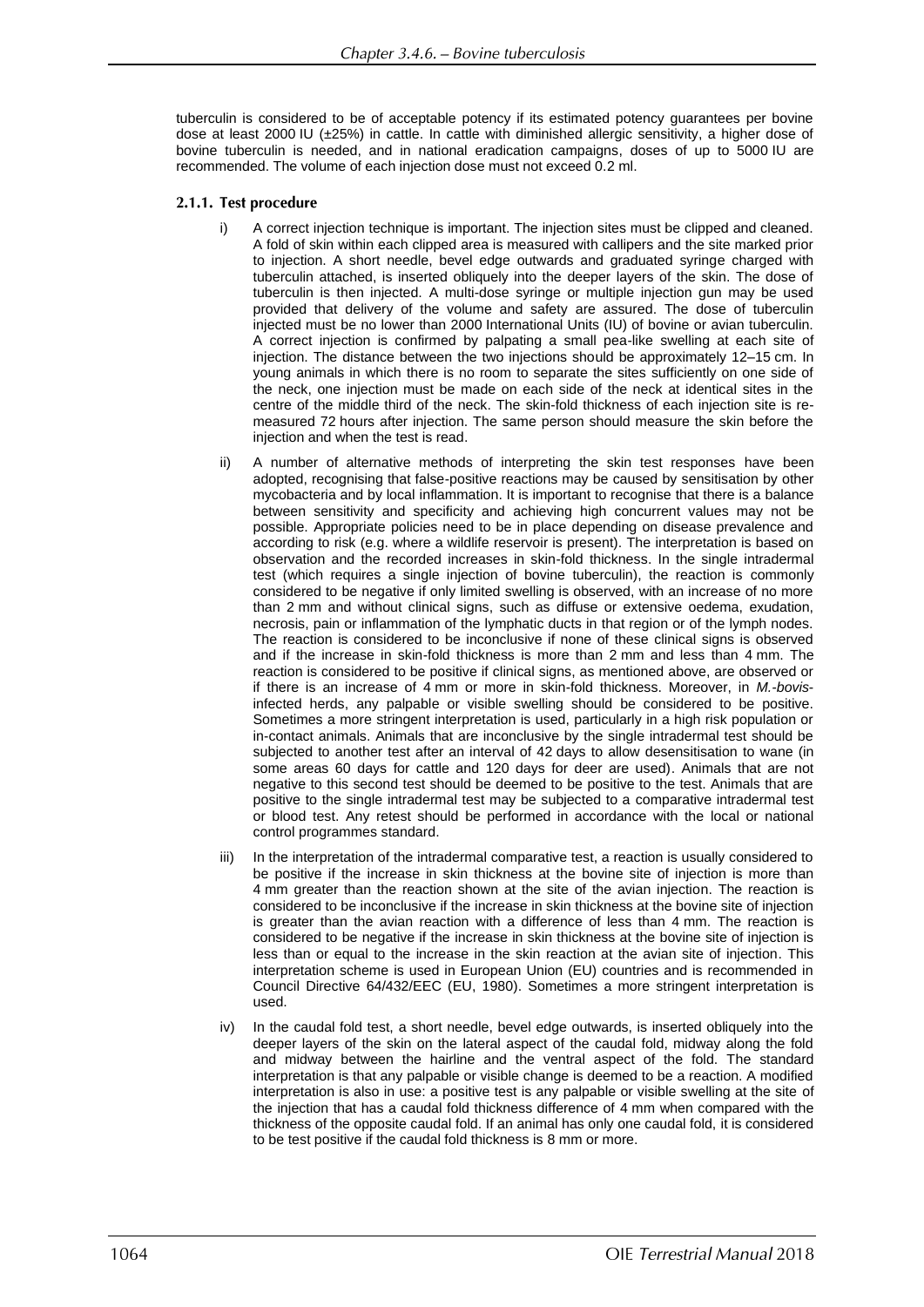#### 3. **Blood-based laboratory tests**

Besides the classical intradermal tuberculin test, a number of blood tests have been used (Haagsma, 1993). Due to the cost and the more complex nature of laboratory-based assays, they are usually used as ancillary tests to maximise the detection of infected animals (parallel testing), or to confirm or negate the results of an intra-dermal skin test (serial testing). There is also evidence that when an infected animal is skin tested, an enhanced blood test can occur during the following week. This allows for better separation of *in-vitro* blood test responses leading to greater test accuracy. The gamma-interferon assay and the lymphocyte proliferation assay measure cellular immunity, while the ELISA measures humoral immunity.

# 3.1. Gamma-interferon assay

In this test, the release of a lymphokine gamma interferon (IFN-γ) is measured in a whole-blood culture system. The assay is based on the release of IFN-γ from sensitised lymphocytes during a 16–24-hour incubation period with specific antigen (PPD-tuberculin) (Wood *et al*., 1990). The test makes use of the comparison of IFN-γ production following stimulation with avian and bovine PPD. The detection of bovine IFN-γ is carried out with a sandwich ELISA that uses two monoclonal antibodies to bovine gamma-interferon. It is recommended that the blood samples be transported to the laboratory and the assay set up as soon as practical, but not later than the day after blood collection (Coad *et al*., 2007; Ryan *et al*., 2000). In some areas, especially where 'nonspecificity' is prevalent, some concerns about the accuracy have been expressed. However, because of the IFN-γ test capability of detecting early infections, the use of both tests in parallel allows detection of a greater number of infected animals before they become a source of infection for other animals as well as a source of contamination of the environment (Gormley *et al*., 2006). The use of defined mycobacterial antigens such as ESAT 6 and CFP-10 shows promise for improved specificity (Buddle *et al*., 2001), and these antigens are employed in a number of countries such as the United Kingdom and New Zealand for serial testing. The use of such antigens may also offer the ability to differentiate BCG-vaccinated from unvaccinated animals. In animals that are difficult or dangerous to handle, such as excitable cattle or other bovidae, the advantage of the IFN-γ test over the skin test is that the animals need be captured only once. The IFNγ test has been approved for use in a number of national programmes including in the European Union (EU), USA, New Zealand, and Australia. In New Zealand and the United Kingdom for example, the IFN-γ test is used for serial testing (to enhance specificity) and parallel testing (to enhance sensitivity). The test is available as commercial kits for bovine species and primates; however it has been validated in only a few species of these taxa.

# 3.2. Lymphocyte proliferation assay

This type of *in-vitro* assay compares the reactivity of peripheral blood lymphocytes to tuberculin PPD (PPD-B) and a PPD from *Mycobacterium avium* (PPD-A). The assay can be performed on whole blood (Buddle *et al*., 2001) or purified lymphocytes from peripheral blood samples (Griffin *et al*., 1994). These tests endeavour to increase the specificity of the assay by removing the response of lymphocytes to 'nonspecific' or cross-reactive antigens associated with non-pathogenic species of mycobacteria to which the animal may have been exposed. Results are usually analysed as the value obtained in response to PPD-B minus the value obtained in response to PPD-A. The B–A value must then be above a cut-off point that can be altered in order to maximise either specificity or sensitivity of the diagnosis. The assay has scientific value, but is not used for routine diagnosis because the test is timeconsuming and the logistics and laboratory execution are complicated (it requires long incubation times and the use of radio-active nucleotides). As with the IFN-γ test, the lymphocyte proliferation assay should be performed shortly after blood is collected. The test may be useful in wildlife and zoo animals. A blood test comprising lymphocyte transformation assays and ELISA has been reported to have a high sensitivity and specificity in diagnosis of *M. bovis* infection in deer (Griffin *et al*., 1994). The test is relatively expensive and has not yet been subject to inter-laboratory comparisons.

# 3.3. Enzyme-linked immunosorbent assay

There have been numerous unsuccessful attempts to develop clinically useful serodiagnostic tests for tuberculosis. The ELISA appears to be the most suitable of the antibody-detection tests and can be a complement, rather than an alternative, to tests based on cellular immunity. It may be helpful in anergic cattle and deer. An advantage of the ELISA is its simplicity, but sensitivity is limited mostly because of the late and irregular development of the humoral immune response in cattle during the course of the disease. Specificity is also poor in cattle when complex antigens such as tuberculin or *M. bovis* culture filtrates are used. However, a comparison of antibody levels to PPD-B and PPD-A has been shown to be useful in increasing specificity in the ELISA (Griffin *et al*., 1993). The antibody response in deer however seems to develop earlier and more predictably and the sensitivity of a comparative ELISA has been reported to be as high as 85% in this species (Griffin *et al*., 1993). Improvement may be possible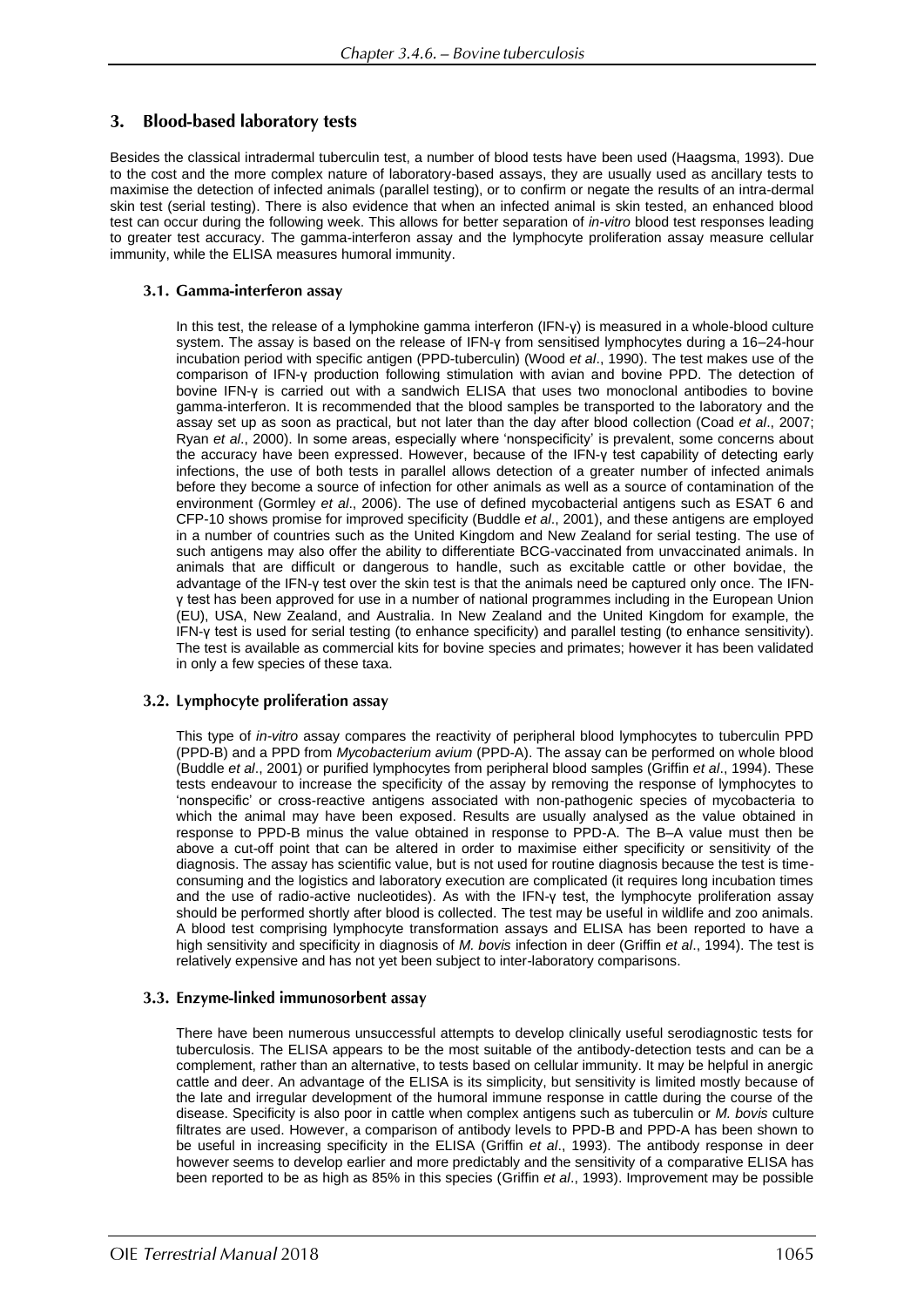by using a combination of different antigens, including proteins (e.g. MPB70 and MPB83, which are specific but lack sensitivity). Moreover, in *M.-bovis*-infected animals, an anamestic rise has been described, resulting in better ELISA results 2–8 weeks after a routine tuberculin skin test (Lyashchenko *et al*., 2004). The ELISA may also be useful for detecting *M. bovis* infections in wildlife. In New Zealand, the ELISA is approved as an ancillary parallel test for farmed deer, carried out 13–33 days after the mid-cervical skin test (Griffin *et al*., 1994). Alternative serum test formats have also been developed. For example, a lateral flow-based rapid test (TB StatPak) has been shown to be useful for detecting tuberculous animals, particularly in some domestic animals, wildlife (Lyashchenko *et al*., 2008) and zoo animals such as South American camelids, badgers (Greenwald *et al*., 2003), nonhuman primates or elephants (Greenwald *et al*., 2009) where no cellular immunity tests like the gamma-interferon tests are available and where skin testing has been proven unreliable. However, its sensitivity in cattle is relatively low. This test is now licensed in the USA by the USDA for species such as elephants and nonhuman primates and is approved for use in the United Kingdom for badgers.

# C. REQUIREMENTS FOR VACCINES AND DIAGNOSTIC BIOLOGICALS

At present the only available vaccine against *M. bovis* infections is bacille-Calmette-Guerin (BCG), which is a live attenuated strain of *M. bovis*. This has shown variable efficacy in cattle trials, which may be attributable to various factors including vaccine formulation, route of vaccination, and the degree of exposure to environmental mycobacteria (Skinner *et al*., 2001). Trials have been conducted on a number of other vaccines, but none has been shown to induce a superior protection to BCG. The efficacy of BCG has been shown to vary in a similar manner to that reported for humans. A number of new candidate vaccines are currently being tested. The genetic make-up of the tuberculosis organism is now being studied in detail and entire genome sequences of *M. tuberculosis, M. bovis* and BCG (Pasteur) have has been published (Brosch *et al*., 2002; Cole *et al*., 1998; Garnier *et al*., 2003). This may be particularly useful in identifying genes associated with virulence and in advancing towards a subunit vaccine. In infected countries where there is no test and slaughter control scheme, BCG vaccination may be used to reduce the spread of infection in cattle; however, there is no solid knowledge of long-term reduction in prevalence and safety for human beings and the environment. Before embarking on a vaccination programme, the vaccination schedule must be optimised for local conditions. Typical dosage would be from 10<sup>4</sup> to 10<sup>6</sup> colony-forming units given subcutaneously. Vaccine should be based on the standard reference strain, BCG Pasteur or Danish (WHO/FAO/OIE, 1994). It is important to recognise that use of vaccine will compromise tuberculin skin tests or other immunological tests relying on the use of tuberculin as diagnostic antigen. Cattle vaccination should not therefore be used in countries where control or trade measures based on such testing are in operation. However, significant progress has been made in the development of so-called DIVA antigens that allow the differentiation of BCG vaccinated from *M. bovis* infected animals, particularly when used in the gamma-interferon test (Buddle *et al*., 1999; Cockle *et al*., 2006; Sidders *et al*., 2008; Vordermeier *et al*., 2001). Such antigens are based on the use of antigens that are encoded on *M. bovis* gene regions that are deleted in BCG (such as ESAT-6 and CFP-10 [Buddle *et al*., 1999; Vordermeier *et al*., 2001]), that are under-expressed in some BCG strains (such as MPB83), or are not secreted by BCG (such as Rv3615c [Sidders *et al*., 2008]). It can therefore be envisaged that BCG vaccination could be applied in combination with such DIVA tests once these reagents have been fully validated and the legal framework amended accordingly. BCG vaccines may also be used to reduce spread of *M. bovis* in wildlife reservoirs of infection. Prior to using the vaccine, it is essential to validate the delivery system for the particular wildlife species. The environmental impact of the vaccine on other wildlife species must also be considered.

Guidelines for the production of veterinary vaccines are given in Chapter 1.1.8 *Principles of veterinary vaccine production*. The guidelines given here and in chapter 1.1.8 are intended to be general in nature and may be supplemented by national and regional requirements.

Tuberculin preparations were originally made from the heat-treated products of growth and lysis of *M. tuberculosis* or *M. bovis* (known as human and bovine tuberculins, respectively) grown in glycerol broth. In the 1940s, the 'heat-concentrated synthetic medium tuberculins' or HCSM tuberculins, prepared from cultures in a synthetic liquid medium, replaced the 'old' tuberculins. The old and HSCM tuberculins have been replaced, almost world-wide, with the purified protein derivatives or PPDs. Bovine PPDs prepared with the *M. bovis* production strain AN5 are more specific for detecting bovine tuberculosis than human PPDs prepared with *M. tuberculosis.*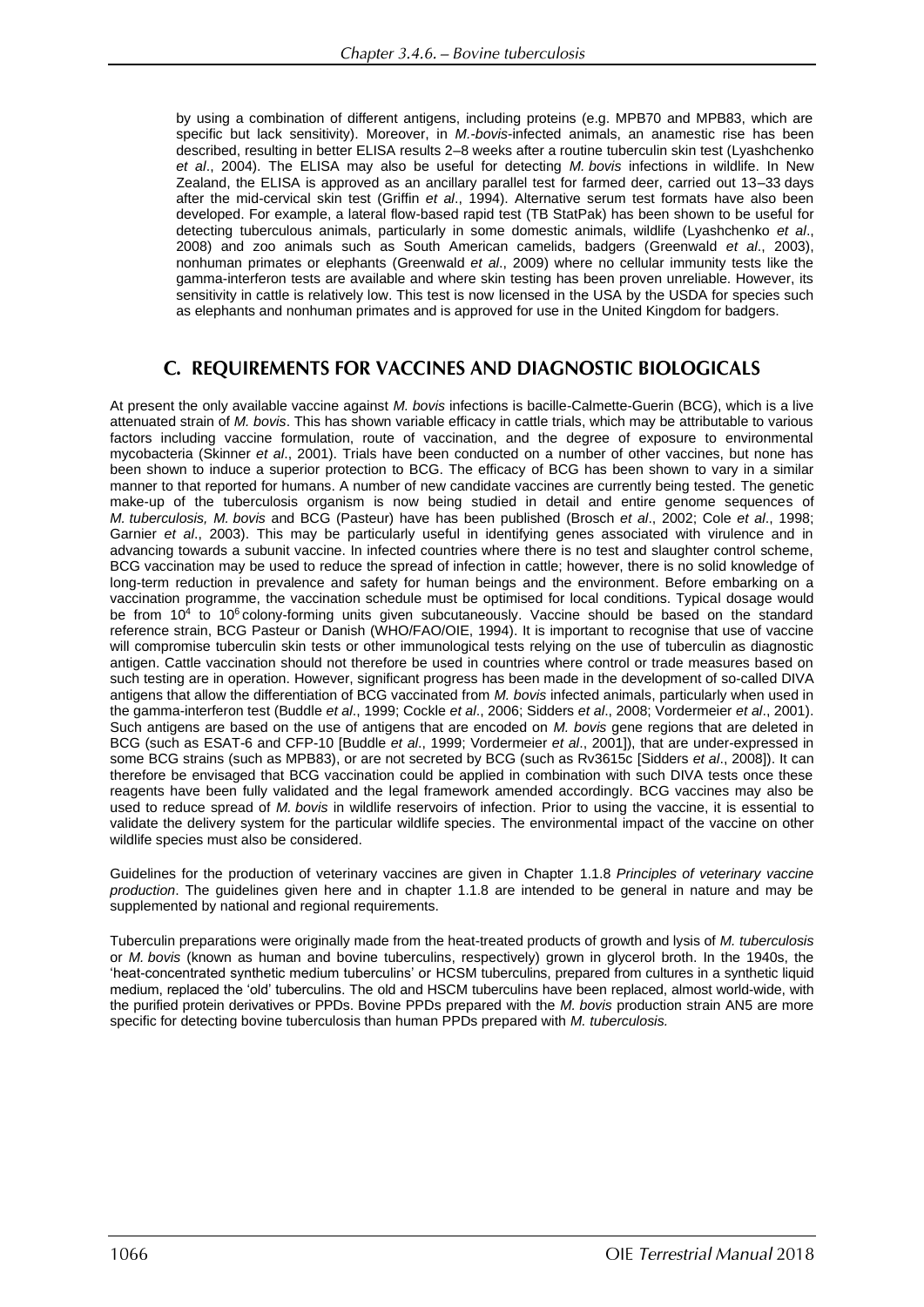# **C1. Production of tuberculin**

# 1. Seed management

### 1.1. Characteristics of the seed

Strains of *M. bovis* used to prepare seed cultures must be identified to species level by appropriate tests. A record must be kept of their origins and subsequent history. Seed cultures must not be passaged more than five times. The production strains *M. bovis* AN5 or Vallee are the most commonly used.

### 1.2. Method of culture

If the source culture was grown on solid medium, it is necessary to adapt the organism to grow as a floating culture (e.g. by incorporating a sterile piece of potato in the culture flasks of liquid media, such as Watson Reid's medium). When the culture has been adapted to liquid medium, it may be used to produce the master seed lot, which is preserved in freeze-dried form. This is used to inoculate media for the production of the secondary seed lots, which must not be more than four culture passages from the master seed. The secondary seed is used to inoculate production cultures (Angus, 1978; Haagsma & Angus, 1994).

The production culture substrate must be shown to be capable of producing a product that conforms to recognised international standards (WHO, European Pharmacopoeia or other recognised control authorities). It must be free from ingredients known to cause toxic or allergic reactions.

### 1.3. Validation

The strains of *M. bovis* used as seed cultures must be shown to be free from contaminating organisms.

Seed lots must be shown to be efficacious in producing tuberculin with sufficient potency. The necessary tests are described in Section C.4 below.

#### **Method of manufacture**  $2.$

The organism is cultured in a synthetic medium, the protein in the filtrate is precipitated chemically (ammonium sulphate or trichloroacetic acid [TCA] are used), then washed and resuspended. PPD tuberculin is recommended as it can be standardised more precisely.

An antimicrobial preservative that does not give rise to false-positive reactions, such as phenol (not more than 0.5% [w/v]), may be added. Glycerol (not more than 10% [w/v]) or glucose (2.2% [w/v]) may be added as a stabiliser. Mercurial derivatives should not be used. The product is also dispensed aseptically into sterile, neutral glass containers, which are sealed so as to preclude contamination. The product may be freeze-dried.

#### In-process control 3.

The production flasks, inoculated from suitable seed cultures, are incubated for the appropriate time period. Any flasks showing contamination or grossly abnormal growth should be discarded after autoclaving.

As incubation proceeds, the surface growth of many cultures becomes moist and may sink into the medium or to the bottom of the flask.

In PPD tuberculins, the pH of the dissolved precipitate (the so-called concentrated tuberculin) should be 6.6–6.7.

The protein level of the PPD concentrate is determined by the Kjeldahl or other suitable method. Total nitrogen and TCA precipitable nitrogen are usually compared.

The final product should be bioassayed in guinea-pigs. Potency and specificity assays are carried out in comparison with a reference tuberculin (PPD). Further dilutions are made with a buffer according to the protein content and the required final concentration, usually 1.0 mg/ml (Angus, 1978; Haagsma & Angus, 1994).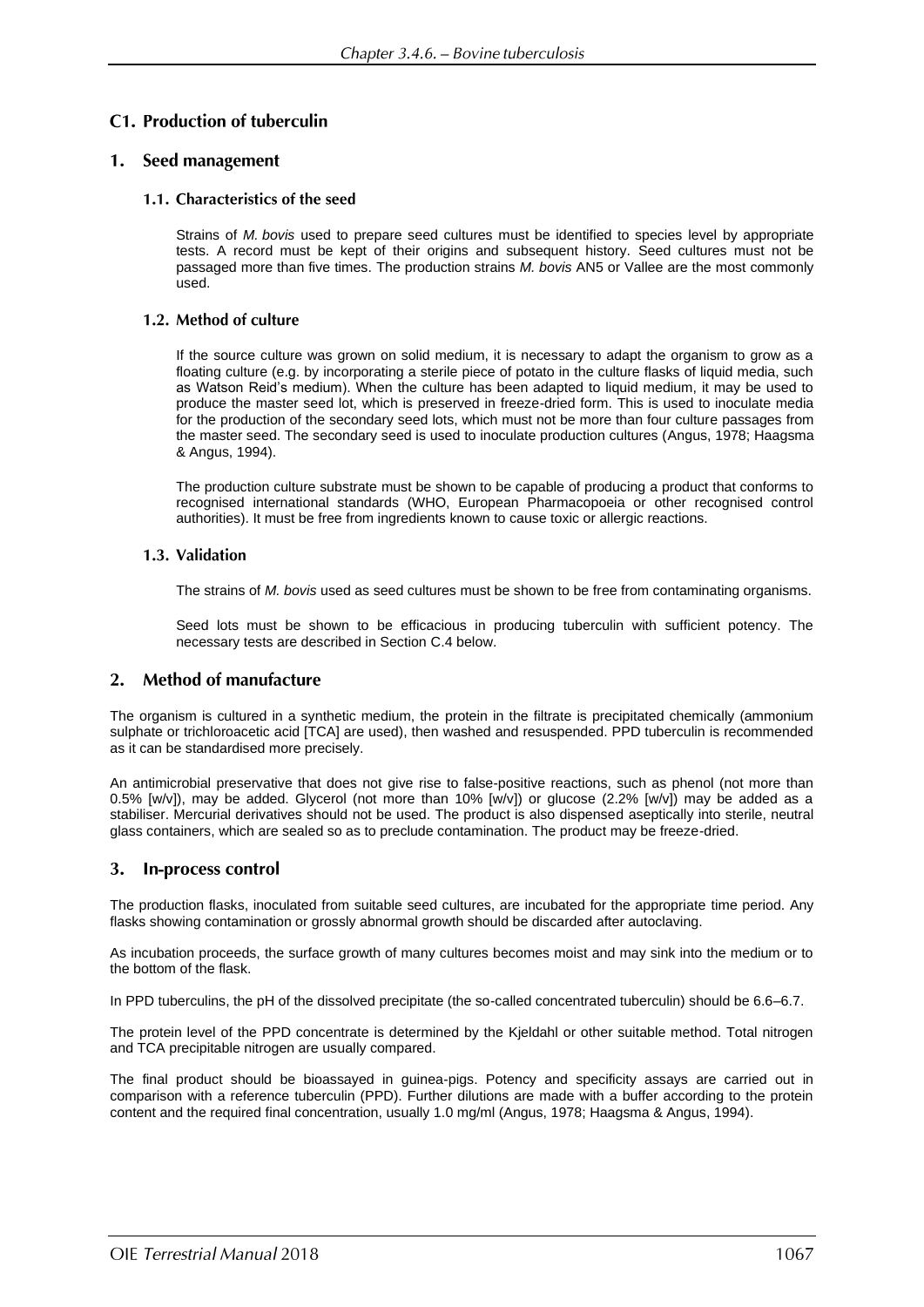#### **Batch control**  $\mathbf{4}$ .

Samples should comply with the officially recognised standards for the production of tuberculin as set out in the European Pharmacopoeia or equivalent regulatory standards.

### 4.1. Sterility

Sterility testing is generally performed according to international guidelines (see also Chapter 1.1.9 *Tests for sterility and freedom from contamination of biological materials intended for veterinary use*).

### 4.2. Safety

Two guinea-pigs, each weighing not less than 250 g and that have not been treated previously with any material that will interfere with the test, are injected subcutaneously with 0.5 ml of the tuberculin under test. No abnormal effects should occur within 7 days.

Tests on tuberculin for living mycobacteria may be performed either on the tuberculin immediately before it is dispensed into final containers or on samples taken from the final containers themselves. A sample of at least 10 ml must be taken and this must be injected intraperitoneally into at least two guinea-pigs, dividing the dose between them. It is desirable to take a larger sample, such as 50 ml, and to concentrate any residual mycobacteria by centrifugation or membrane filtration. The guinea-pigs are observed for at least 42 days and are then examined macroscopically at post-mortem. Any lesions found are examined microscopically and by culture.

### 4.3. Sensitising effect

To test the sensitising effect, three guinea-pigs that have not been treated previously with any material that could interfere with the test are injected intradermally on each of three occasions with the equivalent of 500 IU of the preparation under test in a 0.1 ml volume. Each guinea-pig, together with each of three control guinea-pigs that have not been injected previously, is injected intradermally 15– 21 days after the third injection with the same dose of the same tuberculin. The reactions of the two groups of guinea-pigs should not be significantly different when measured 24–28 hours later.

### 4.4. Potency

Potency is determined by comparison with a reference preparation of bovine tuberculin in guinea-pigs sensitised with *M. bovis*.

As early as the 1960s, the European Economic Community (EEC, now the EU) recognised an EEC standard for bovine PPD, which was given a potency of 50,000 provisional Community tuberculin units per mg of PPD, and was dispensed in the lyophilised state. Unfortunately, the number of freeze-dried ampoules was not sufficient for the WHO's requirements and therefore it was decided to produce a new bovine PPD preparation that could be designated by the WHO as the new international standard for bovine PPD tuberculins.

This new bovine PPD standard had to be calibrated against the existing EEC standard. Based on international collaborative assays, both in guinea-pigs and cattle, it was found that the new bovine standard had a relative potency of 65% against the EEC standard. Therefore, in 1986, the WHO officially gave the international standard for bovine PPD tuberculins a unitage of 32,500 IU/mg. This means that the provisional Community tuberculin units are equipotent with the IUs. The European Pharmacopoeia has also recognised the WHO international standard for bovine PPD.

In order to save the stock of the actual international standard, it is desirable that the countries where bovine PPD tuberculin is produced, establish their own national reference preparations for bovine PPD as working standards. These national reference preparations must have been calibrated against the official international standard for bovine PPD, both in guinea-pigs and cattle (Maxlid *et al*., 1976; Schneider *et al*., 1979; WHO, 1987).

### 4.4.1. Standardisation in guinea-pigs

The guinea-pigs are sensitised with a low dose (e.g. 0.001 or 0.0001 mg wet weight) of live bacilli of a virulent strain of *M. bovis* 5–7 weeks prior to the assay. The bacilli are suspended in physiological saline, and a deep intramuscular injection of 1 ml is made on the medial side of the thigh. At the time of the assay, the guinea-pigs infected with the low dose of *M. bovis* should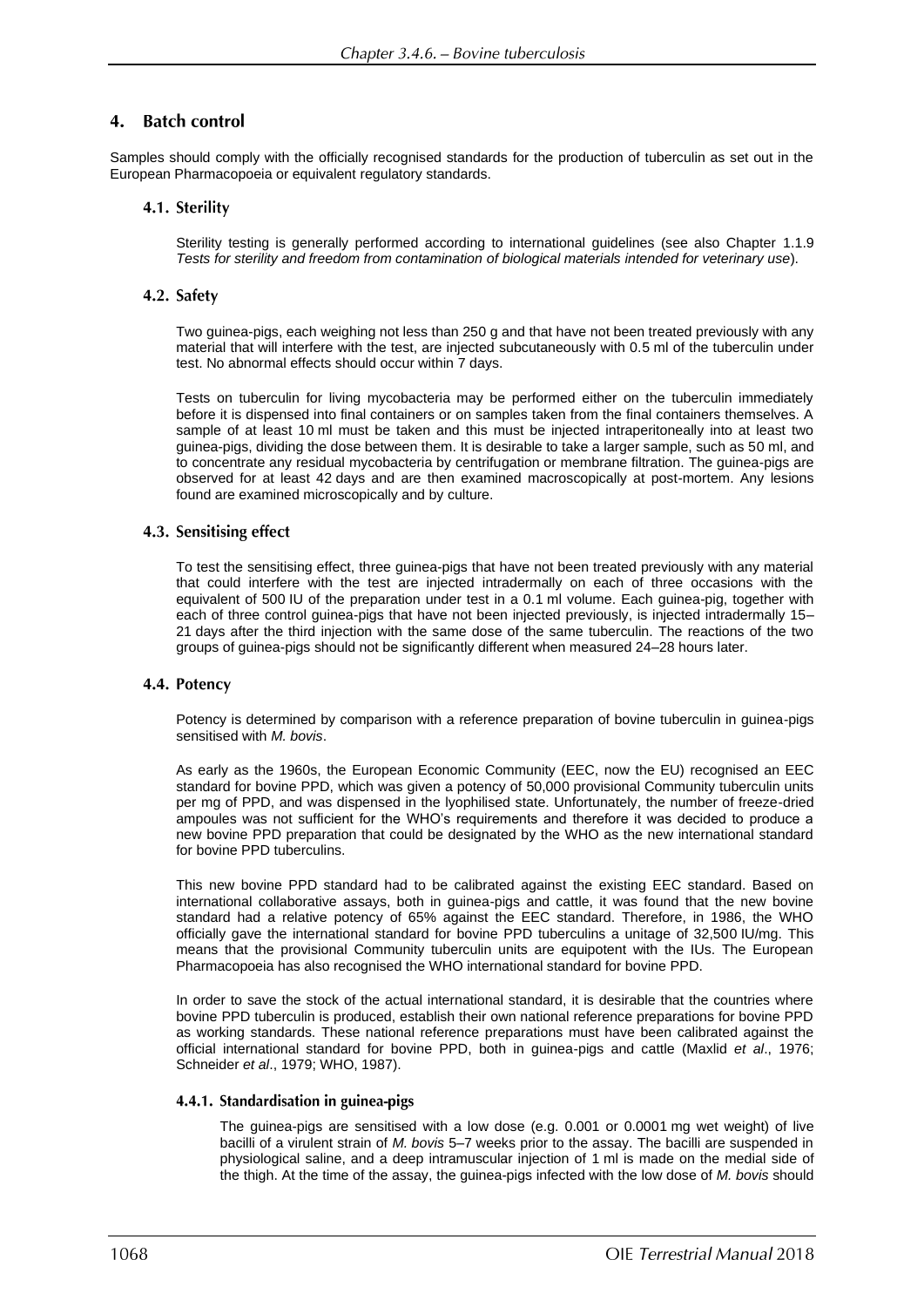still be in good health and the results of numerous post-mortem examinations carried out shortly after the standardisation assays should show that the guinea-pigs do not suffer from open tuberculosis and thus are not excreting tubercle bacilli.

An alternative potency test can be used that does not use live pathogenic mycobacteria and is more suitable for laboratories that do not have isolation areas for safe housing of infected guinea-pigs. In addition, this option is more convenient in terms of experimental animal welfare. This tuberculin potency test is performed as follows: the PPD tuberculin is bioassayed in homologously sensitised guinea-pigs against the standard for bovine PPD tuberculin by an eight-point assay comprising four dilutions corresponding to about 20, 10, 5 or 2.5 IU. The injection volume is 0.1 ml. In this assay, two test tuberculins are compared with standard tuberculin in eight guinea-pigs, applying eight intradermal injections per animal and employing a Latin square design. The guinea-pigs are sensitised with inactivated bacilli of *M. bovis,* 5– 7 weeks before the assay. The bacilli are suspended in buffer and made into an emulsion with Freund's incomplete adjuvant. A deep intramuscular injection is made on the medial side of the thigh, using a dose of 0.5 ml.

A suitable assay for potency is as follows: The produced PPD tuberculins are bioassayed in homologously sensitised guinea-pigs against the standard for bovine PPD tuberculin by a sixpoint assay comprising three dilutions at five-fold intervals of each tuberculin. The dilutions of the tuberculin preparations are made in isotonic buffer solution containing 0.0005% (w/v) polysorbate 80 (Tween 80). Volumes of 0.001, 0.0002 and 0.00004 mg tuberculoprotein corresponding to the international standard for PPD of 32, 6.4 and 1.28 IU, respectively, are chosen because these amounts give good readable skin reactions with acceptable limits. The injection volume is 0.2 ml. In one assay, two test tuberculins are compared with the standard tuberculin in nine guinea-pigs, applying eight intradermal injections per animal and employing a balanced incomplete Latin square design (Finney, 1964).

Normally, the reading of the assays is done 24 hours after the injection of the tuberculins, but a second additional reading can be performed after 48 hours. The different diameters of erythema are measured with callipers in millimetres and recorded on assay sheets. The results are statistically evaluated using standard statistical methods for parallel-line assays according to Finney (1964). The relative potencies of the two test tuberculins are calculated with their 95% confidence limits, the slopes of the log dose–response curves for each preparation (increase in mean reaction per unit increase in log dose) and the F ratios for deviations from parallelism.

According to the European Pharmacopoeia, the estimated potency for bovine tuberculins must be not less than 66% and not more than 150% of the potency stated on the label.

### 4.4.2. Standardisation of bovine tuberculin in cattle

According to WHO Technical Report Series No. 384, potency testing should be performed in the animal species and under the conditions in which the tuberculins will be used in practice (WHO, 1987). This means that bovine tuberculins should be assayed in naturally infected tuberculous cattle. As this requirement is difficult to accomplish, routine potency testing is conducted in guinea-pigs. However, periodic testing in tuberculous cattle is necessary and standard preparations always require calibration in cattle. The frequency of testing in cattle can be reduced if it is certain that the standard preparations are representative of the routine issue tuberculins and that the production procedures guarantee consistency.

A suitable potency assay for bovine tuberculins in cattle is as follows: The test tuberculins are assayed against a standard for bovine PPD tuberculin by a four-point assay using two dilutions at five-fold intervals of each tuberculin. For the standard, 0.1 and 0.02 mg of tuberculoprotein are injected as these volumes correspond with about 3250 and 650 IU if the international standard for bovine PPD turberculin is used. The test tuberculins are diluted in such a way that the same weights of protein are applied. The injection volume is 0.1 ml, and the distance between the middle cervical area injection sites is 15–20 cm. In one assay, three test tuberculins are compared with the standard tuberculin in eight tuberculous cattle, applying eight intradermal injections per animal in both sides of the neck, and employing a balanced complete Latin square design. The thickness of the skin at the site of each injection is measured with callipers in tenths of a millimetre, as accurately as possible before and 72 hours after injection (Haagsma *et al*., 1984).

The results are statistically evaluated using the same standard methods for parallel-line assays as employed in the potency tests in guinea-pigs.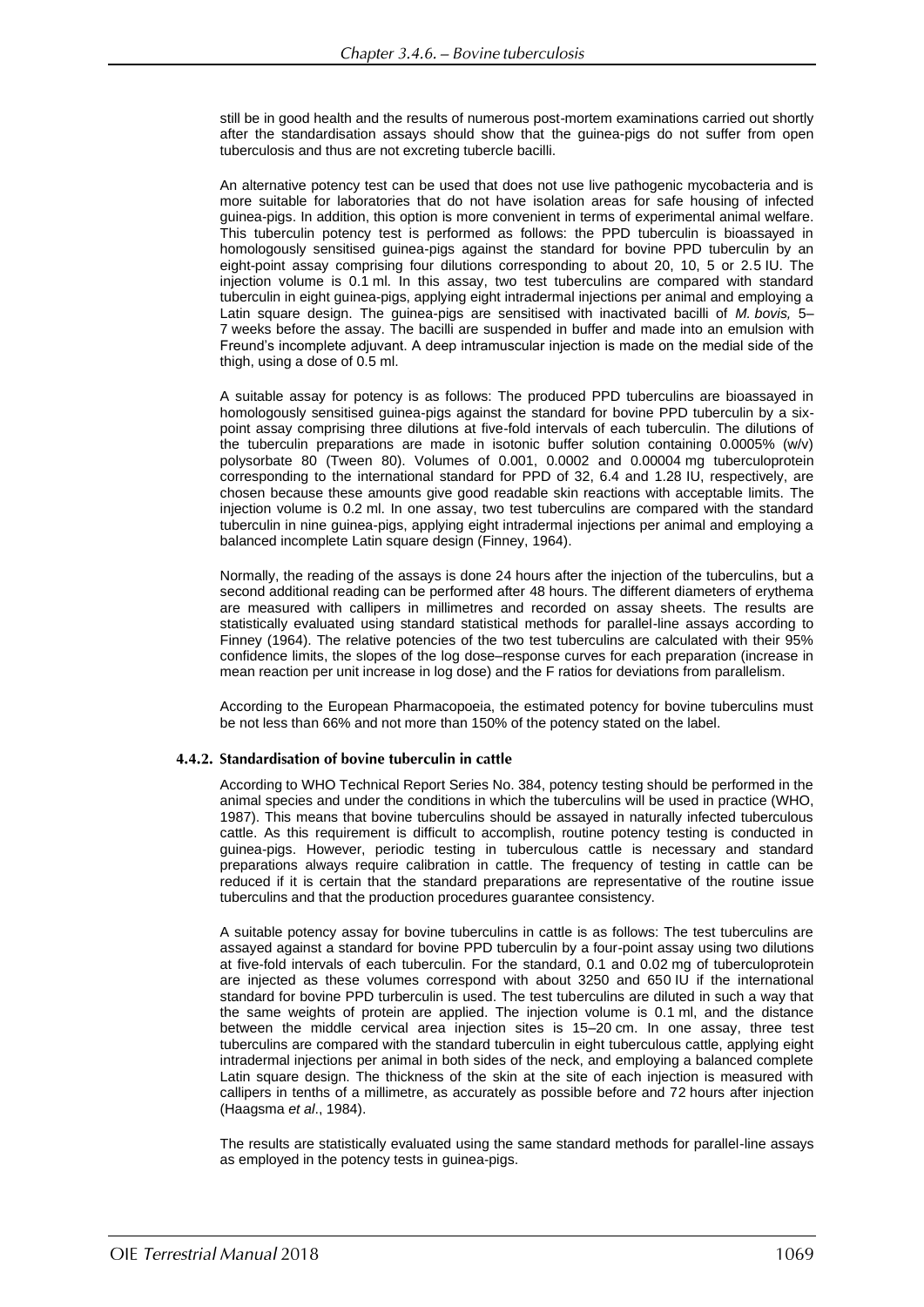# 4.5. Specificity

A suitable assay for specificity is as follows: three bovine test tuberculins are assayed against the standard for avian PPD tuberculin (or three avian test tuberculins against the standard for bovine PPD tuberculin) by a four-point assay in heterologously sensitised guinea-pigs, comprising two dilutions at 25-fold intervals of each tuberculin. Quantities of 0.03 mg and 0.0012 mg of test tuberculoprotein, corresponding to approximately 975 and 39 IU, are chosen because these doses give good readable skin reactions. The injection doses of the standard are lower, namely 0.001 mg and 0.00004 mg. In one assay, three test tuberculins are compared with the standard tuberculin in eight guinea-pigs by applying eight intradermal injections per animal and employing a balanced complete Latin square design. The reading of the results and the statistical evaluation are identical with the potency test.

# 4.6. Stability

Provided the tuberculins comply with the legislative standards required for production and are stored at a temperature of between 2°C and 8°C and protected from light, they may be used up to the expiry date as specified in the licence for production of tuberculin. For long-term storage, it is recommended to keep the PPD in a concentrated form rather than the diluted form and the concentrate should also be stored in the dark.

# 4.7. pH control

The pH should be between pH 6.5 and 7.5.

### 4.8. Protein content

The protein content is determined as indicated in Section C.3 In-process control.

### 4.9. Storage

During storage, liquid bovine tuberculin should be protected from light and held at a temperature of 5±3°C. Freezing of the liquid product may compromise the quality. However, freeze-dried preparations can be prepared and they may be stored at higher temperatures (but not exceeding 25°C); they should be and protected from light. Periods of exposure to higher temperatures or to direct sunlight should be kept to a minimum.

### 4.10. Preservatives

Antimicrobial preservatives or other substances that may be added to a tuberculin must have been shown not to impair the safety and effectiveness of the product.

The maximum permitted concentration for phenol is 0.5% (w/v), and for glycerol it is 10% (v/v).

### 4.11. Precautions (hazards)

Experience both in humans and animals led to the observation that appropriately diluted tuberculin, injected intradermally, results in a localised reaction at the injection site without generalised manifestations. Even in very sensitive individuals, severe, generalised reactions are extremely rare and limited. But experience has shown that a hypersensitive operator can acquire severe generalised signs after accidental intradermal contact (needle stab-wound) with bovine tuberculin. These individuals should be advised not to carry out the tuberculin skin test with the high dose of 2000–5000 IU tuberculin, which is about 1000 times the normal human dose of 5 IU.

# 5. Tests on the final product

# 5.1. Safety

A test for the absence of toxic or irritant properties must be carried out (see Section C.4.2).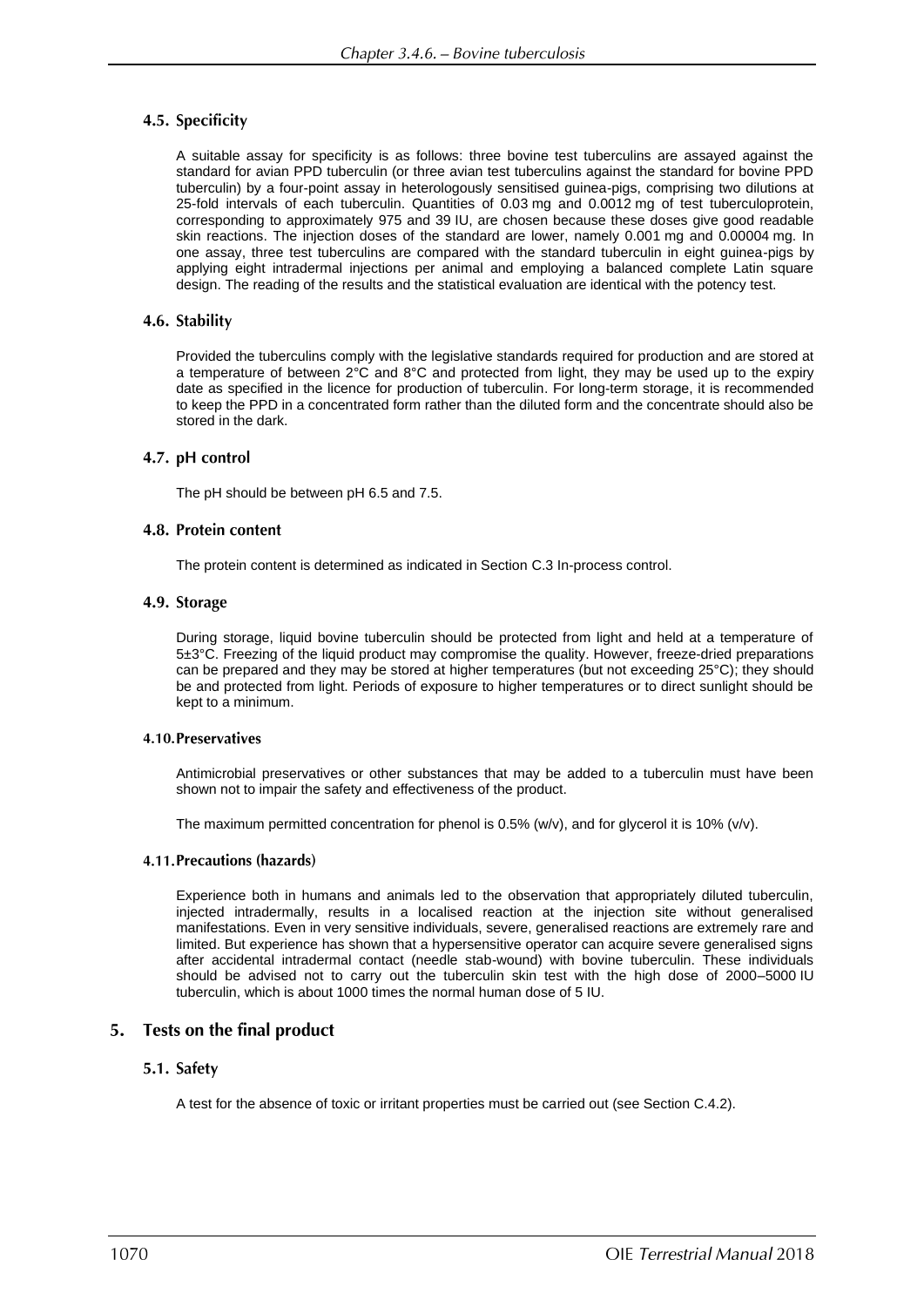### 5.2. Potency

The potency of tuberculins must be estimated by biological methods. These methods must be used for HCSM and PPD tuberculins; they are based on comparison of the tuberculins to be tested with a standard reference preparation of tuberculin of the same type (see also Section C.4.4).

# **REFERENCES**

ANGUS R.D. (1978). Production of reference PPD tuberculins for veterinary use in the United States. *J. Biol. Stand*., **6**, 221.

ANIMAL HEALTH DIVISION (NEW ZEALAND) (1986). Possum research and cattle tuberculosis. *Surveillance,* **13**, 18–38.

ARANAZ A., COUSINS D., MATEOS A. & DOMINIGUEZ L. (2003). Elevation of *Mycobacterium tuberculosis* subsp. *caprae* Aranaz *et al.* 1999 to species rank as *Mycobacterium caprae* comb. nov., sp. nov. *Int. J. Syst. Evol. Microbiol.*, **53**, 1785–1789.

BENGIS R.G., KRIEK N.P.J., KEET D.F., RAATH J.P., DE VOS V. & HUCHZERMEYER H.F.A.K. (1996). An outbreak of tuberculosis in a free-living African buffalo (*Syncerus caffer*, Sparrman) population in the Kruger National Park: A preliminary report. *Onderstepoort J. Vet. Res*., **63**, 15.

BROSCH R., GODON S.V., MARMIESSE M., BRODIN P., BUCHRIESER C., EIGLMEIER K., GARNIER T., GUTIERREZ C., HEWINSON G., KREMER K., PARSONS L.M., PYM A.S., SAMPER S., VAN SOOLINGEN D. & COLE S.T. (2002). A new evolutionary scenario for the *Mycobacterium tuberculosis* complex. *Proc. Natl Acad. Sci. USA,* **99**, 3684–3689.

BUDDLE B.M., PARLANE N.A., KEEN [D.L.](http://www.ncbi.nlm.nih.gov/sites/entrez?Db=pubmed&Cmd=Search&Term=%22Keen%20DL%22%5BAuthor%5D&itool=EntrezSystem2.PEntrez.Pubmed.Pubmed_ResultsPanel.Pubmed_DiscoveryPanel.Pubmed_RVAbstractPlus), A[LDWELL](http://www.ncbi.nlm.nih.gov/sites/entrez?Db=pubmed&Cmd=Search&Term=%22Aldwell%20FE%22%5BAuthor%5D&itool=EntrezSystem2.PEntrez.Pubmed.Pubmed_ResultsPanel.Pubmed_DiscoveryPanel.Pubmed_RVAbstractPlus) F.E., P[OLLOCK](http://www.ncbi.nlm.nih.gov/sites/entrez?Db=pubmed&Cmd=Search&Term=%22Pollock%20JM%22%5BAuthor%5D&itool=EntrezSystem2.PEntrez.Pubmed.Pubmed_ResultsPanel.Pubmed_DiscoveryPanel.Pubmed_RVAbstractPlus) J.M., L[IGHTBODY](http://www.ncbi.nlm.nih.gov/sites/entrez?Db=pubmed&Cmd=Search&Term=%22Lightbody%20K%22%5BAuthor%5D&itool=EntrezSystem2.PEntrez.Pubmed.Pubmed_ResultsPanel.Pubmed_DiscoveryPanel.Pubmed_RVAbstractPlus) K. & A[NDERSEN](http://www.ncbi.nlm.nih.gov/sites/entrez?Db=pubmed&Cmd=Search&Term=%22Andersen%20P%22%5BAuthor%5D&itool=EntrezSystem2.PEntrez.Pubmed.Pubmed_ResultsPanel.Pubmed_DiscoveryPanel.Pubmed_RVAbstractPlus) P. (1999). Differentiation between *Mycobacterium bovis* BCG-vaccinated and *M. bovis*-infected cattle by using recombinant mycobacterial antigens. *Clin. Diagn. Lab. Immunol.,* **6**, 1–5.

BUDDLE B.M., RYAN T.J., POLLOCK J.M., ANDERSON P. & DE LISLE G.W. (2001). Use of ESAT-6 in the interferongamma test for diagnosis of bovine tuberculosis following skin testing. *Vet. Microbiol*., **80**, 37–46.

CLIFTON-HADLEY R.S. & WILESMITH J.W. (1991). Tuberculosis in deer: a review. *Vet. Rec.,* **129**, 5–12.

COAD M., HEWINSON R.G., CLIFFORD D., VORDERMEIER H.M. & WHELAN A.O. (2007). Influence of skin testing and blood storage on interferon-gamma production in cattle affected naturally with *Mycobacterium bovis. Vet. Rec.,* **160**, 660–662.

COCKLE P.J., GORDON S.V., H[EWINSON](http://www.ncbi.nlm.nih.gov/sites/entrez?Db=pubmed&Cmd=Search&Term=%22Hewinson%20RG%22%5BAuthor%5D&itool=EntrezSystem2.PEntrez.Pubmed.Pubmed_ResultsPanel.Pubmed_DiscoveryPanel.Pubmed_RVAbstractPlus) R.G. & V[ORDERMEIER](http://www.ncbi.nlm.nih.gov/sites/entrez?Db=pubmed&Cmd=Search&Term=%22Vordermeier%20HM%22%5BAuthor%5D&itool=EntrezSystem2.PEntrez.Pubmed.Pubmed_ResultsPanel.Pubmed_DiscoveryPanel.Pubmed_RVAbstractPlus) H.M. (2006). Field evaluation of a novel differential diagnostic reagent for detection of *Mycobacterium bovis* in cattle. *Clin. Vaccine Immunol.,* **13**, 1119–1124.

COLE S.T., BROSCH R., P[ARKHILL](http://www.ncbi.nlm.nih.gov/sites/entrez?Db=pubmed&Cmd=Search&Term=%22Parkhill%20J%22%5BAuthor%5D&itool=EntrezSystem2.PEntrez.Pubmed.Pubmed_ResultsPanel.Pubmed_DiscoveryPanel.Pubmed_RVAbstractPlus) J., G[ARNIER](http://www.ncbi.nlm.nih.gov/sites/entrez?Db=pubmed&Cmd=Search&Term=%22Garnier%20T%22%5BAuthor%5D&itool=EntrezSystem2.PEntrez.Pubmed.Pubmed_ResultsPanel.Pubmed_DiscoveryPanel.Pubmed_RVAbstractPlus) T., C[HURCHER](http://www.ncbi.nlm.nih.gov/sites/entrez?Db=pubmed&Cmd=Search&Term=%22Churcher%20C%22%5BAuthor%5D&itool=EntrezSystem2.PEntrez.Pubmed.Pubmed_ResultsPanel.Pubmed_DiscoveryPanel.Pubmed_RVAbstractPlus) C., H[ARRIS](http://www.ncbi.nlm.nih.gov/sites/entrez?Db=pubmed&Cmd=Search&Term=%22Harris%20D%22%5BAuthor%5D&itool=EntrezSystem2.PEntrez.Pubmed.Pubmed_ResultsPanel.Pubmed_DiscoveryPanel.Pubmed_RVAbstractPlus) D., G[ORDON](http://www.ncbi.nlm.nih.gov/sites/entrez?Db=pubmed&Cmd=Search&Term=%22Gordon%20SV%22%5BAuthor%5D&itool=EntrezSystem2.PEntrez.Pubmed.Pubmed_ResultsPanel.Pubmed_DiscoveryPanel.Pubmed_RVAbstractPlus) S.V., E[IGLMEIER](http://www.ncbi.nlm.nih.gov/sites/entrez?Db=pubmed&Cmd=Search&Term=%22Eiglmeier%20K%22%5BAuthor%5D&itool=EntrezSystem2.PEntrez.Pubmed.Pubmed_ResultsPanel.Pubmed_DiscoveryPanel.Pubmed_RVAbstractPlus) K., G[AS](http://www.ncbi.nlm.nih.gov/sites/entrez?Db=pubmed&Cmd=Search&Term=%22Gas%20S%22%5BAuthor%5D&itool=EntrezSystem2.PEntrez.Pubmed.Pubmed_ResultsPanel.Pubmed_DiscoveryPanel.Pubmed_RVAbstractPlus) S., BARRY [C.E.](http://www.ncbi.nlm.nih.gov/sites/entrez?Db=pubmed&Cmd=Search&Term=%22Barry%20CE%203rd%22%5BAuthor%5D&itool=EntrezSystem2.PEntrez.Pubmed.Pubmed_ResultsPanel.Pubmed_DiscoveryPanel.Pubmed_RVAbstractPlus) 3RD, T[EKAIA](http://www.ncbi.nlm.nih.gov/sites/entrez?Db=pubmed&Cmd=Search&Term=%22Tekaia%20F%22%5BAuthor%5D&itool=EntrezSystem2.PEntrez.Pubmed.Pubmed_ResultsPanel.Pubmed_DiscoveryPanel.Pubmed_RVAbstractPlus) F., B[ADCOCK](http://www.ncbi.nlm.nih.gov/sites/entrez?Db=pubmed&Cmd=Search&Term=%22Badcock%20K%22%5BAuthor%5D&itool=EntrezSystem2.PEntrez.Pubmed.Pubmed_ResultsPanel.Pubmed_DiscoveryPanel.Pubmed_RVAbstractPlus) K., B[ASHAM](http://www.ncbi.nlm.nih.gov/sites/entrez?Db=pubmed&Cmd=Search&Term=%22Basham%20D%22%5BAuthor%5D&itool=EntrezSystem2.PEntrez.Pubmed.Pubmed_ResultsPanel.Pubmed_DiscoveryPanel.Pubmed_RVAbstractPlus) D., B[ROWN](http://www.ncbi.nlm.nih.gov/sites/entrez?Db=pubmed&Cmd=Search&Term=%22Brown%20D%22%5BAuthor%5D&itool=EntrezSystem2.PEntrez.Pubmed.Pubmed_ResultsPanel.Pubmed_DiscoveryPanel.Pubmed_RVAbstractPlus) D., C[HILLINGWORTH](http://www.ncbi.nlm.nih.gov/sites/entrez?Db=pubmed&Cmd=Search&Term=%22Chillingworth%20T%22%5BAuthor%5D&itool=EntrezSystem2.PEntrez.Pubmed.Pubmed_ResultsPanel.Pubmed_DiscoveryPanel.Pubmed_RVAbstractPlus) T., C[ONNOR](http://www.ncbi.nlm.nih.gov/sites/entrez?Db=pubmed&Cmd=Search&Term=%22Connor%20R%22%5BAuthor%5D&itool=EntrezSystem2.PEntrez.Pubmed.Pubmed_ResultsPanel.Pubmed_DiscoveryPanel.Pubmed_RVAbstractPlus) R., D[AVIES](http://www.ncbi.nlm.nih.gov/sites/entrez?Db=pubmed&Cmd=Search&Term=%22Davies%20R%22%5BAuthor%5D&itool=EntrezSystem2.PEntrez.Pubmed.Pubmed_ResultsPanel.Pubmed_DiscoveryPanel.Pubmed_RVAbstractPlus) R., D[EVLIN](http://www.ncbi.nlm.nih.gov/sites/entrez?Db=pubmed&Cmd=Search&Term=%22Devlin%20K%22%5BAuthor%5D&itool=EntrezSystem2.PEntrez.Pubmed.Pubmed_ResultsPanel.Pubmed_DiscoveryPanel.Pubmed_RVAbstractPlus) K., F[ELTWELL](http://www.ncbi.nlm.nih.gov/sites/entrez?Db=pubmed&Cmd=Search&Term=%22Feltwell%20T%22%5BAuthor%5D&itool=EntrezSystem2.PEntrez.Pubmed.Pubmed_ResultsPanel.Pubmed_DiscoveryPanel.Pubmed_RVAbstractPlus) T., G[ENTLES](http://www.ncbi.nlm.nih.gov/sites/entrez?Db=pubmed&Cmd=Search&Term=%22Gentles%20S%22%5BAuthor%5D&itool=EntrezSystem2.PEntrez.Pubmed.Pubmed_ResultsPanel.Pubmed_DiscoveryPanel.Pubmed_RVAbstractPlus) S., H[AMLIN](http://www.ncbi.nlm.nih.gov/sites/entrez?Db=pubmed&Cmd=Search&Term=%22Hamlin%20N%22%5BAuthor%5D&itool=EntrezSystem2.PEntrez.Pubmed.Pubmed_ResultsPanel.Pubmed_DiscoveryPanel.Pubmed_RVAbstractPlus) N., H[OLROYD](http://www.ncbi.nlm.nih.gov/sites/entrez?Db=pubmed&Cmd=Search&Term=%22Holroyd%20S%22%5BAuthor%5D&itool=EntrezSystem2.PEntrez.Pubmed.Pubmed_ResultsPanel.Pubmed_DiscoveryPanel.Pubmed_RVAbstractPlus) S., H[ORNSBY](http://www.ncbi.nlm.nih.gov/sites/entrez?Db=pubmed&Cmd=Search&Term=%22Hornsby%20T%22%5BAuthor%5D&itool=EntrezSystem2.PEntrez.Pubmed.Pubmed_ResultsPanel.Pubmed_DiscoveryPanel.Pubmed_RVAbstractPlus) T., J[AGELS](http://www.ncbi.nlm.nih.gov/sites/entrez?Db=pubmed&Cmd=Search&Term=%22Jagels%20K%22%5BAuthor%5D&itool=EntrezSystem2.PEntrez.Pubmed.Pubmed_ResultsPanel.Pubmed_DiscoveryPanel.Pubmed_RVAbstractPlus) K., K[ROGH](http://www.ncbi.nlm.nih.gov/sites/entrez?Db=pubmed&Cmd=Search&Term=%22Krogh%20A%22%5BAuthor%5D&itool=EntrezSystem2.PEntrez.Pubmed.Pubmed_ResultsPanel.Pubmed_DiscoveryPanel.Pubmed_RVAbstractPlus) A., MCL[EAN](http://www.ncbi.nlm.nih.gov/sites/entrez?Db=pubmed&Cmd=Search&Term=%22McLean%20J%22%5BAuthor%5D&itool=EntrezSystem2.PEntrez.Pubmed.Pubmed_ResultsPanel.Pubmed_DiscoveryPanel.Pubmed_RVAbstractPlus) J., M[OULE](http://www.ncbi.nlm.nih.gov/sites/entrez?Db=pubmed&Cmd=Search&Term=%22Moule%20S%22%5BAuthor%5D&itool=EntrezSystem2.PEntrez.Pubmed.Pubmed_ResultsPanel.Pubmed_DiscoveryPanel.Pubmed_RVAbstractPlus) S., M[URPHY](http://www.ncbi.nlm.nih.gov/sites/entrez?Db=pubmed&Cmd=Search&Term=%22Murphy%20L%22%5BAuthor%5D&itool=EntrezSystem2.PEntrez.Pubmed.Pubmed_ResultsPanel.Pubmed_DiscoveryPanel.Pubmed_RVAbstractPlus)  [L.](http://www.ncbi.nlm.nih.gov/sites/entrez?Db=pubmed&Cmd=Search&Term=%22Murphy%20L%22%5BAuthor%5D&itool=EntrezSystem2.PEntrez.Pubmed.Pubmed_ResultsPanel.Pubmed_DiscoveryPanel.Pubmed_RVAbstractPlus), O[LIVER](http://www.ncbi.nlm.nih.gov/sites/entrez?Db=pubmed&Cmd=Search&Term=%22Oliver%20K%22%5BAuthor%5D&itool=EntrezSystem2.PEntrez.Pubmed.Pubmed_ResultsPanel.Pubmed_DiscoveryPanel.Pubmed_RVAbstractPlus) K., O[SBORNE](http://www.ncbi.nlm.nih.gov/sites/entrez?Db=pubmed&Cmd=Search&Term=%22Osborne%20J%22%5BAuthor%5D&itool=EntrezSystem2.PEntrez.Pubmed.Pubmed_ResultsPanel.Pubmed_DiscoveryPanel.Pubmed_RVAbstractPlus) J., QUAIL [M.A.](http://www.ncbi.nlm.nih.gov/sites/entrez?Db=pubmed&Cmd=Search&Term=%22Quail%20MA%22%5BAuthor%5D&itool=EntrezSystem2.PEntrez.Pubmed.Pubmed_ResultsPanel.Pubmed_DiscoveryPanel.Pubmed_RVAbstractPlus), R[AJANDREAM](http://www.ncbi.nlm.nih.gov/sites/entrez?Db=pubmed&Cmd=Search&Term=%22Rajandream%20MA%22%5BAuthor%5D&itool=EntrezSystem2.PEntrez.Pubmed.Pubmed_ResultsPanel.Pubmed_DiscoveryPanel.Pubmed_RVAbstractPlus) M.A., R[OGERS](http://www.ncbi.nlm.nih.gov/sites/entrez?Db=pubmed&Cmd=Search&Term=%22Rogers%20J%22%5BAuthor%5D&itool=EntrezSystem2.PEntrez.Pubmed.Pubmed_ResultsPanel.Pubmed_DiscoveryPanel.Pubmed_RVAbstractPlus) J., R[UTTER](http://www.ncbi.nlm.nih.gov/sites/entrez?Db=pubmed&Cmd=Search&Term=%22Rutter%20S%22%5BAuthor%5D&itool=EntrezSystem2.PEntrez.Pubmed.Pubmed_ResultsPanel.Pubmed_DiscoveryPanel.Pubmed_RVAbstractPlus) S., S[EEGER](http://www.ncbi.nlm.nih.gov/sites/entrez?Db=pubmed&Cmd=Search&Term=%22Seeger%20K%22%5BAuthor%5D&itool=EntrezSystem2.PEntrez.Pubmed.Pubmed_ResultsPanel.Pubmed_DiscoveryPanel.Pubmed_RVAbstractPlus) K., S[KELTON](http://www.ncbi.nlm.nih.gov/sites/entrez?Db=pubmed&Cmd=Search&Term=%22Skelton%20J%22%5BAuthor%5D&itool=EntrezSystem2.PEntrez.Pubmed.Pubmed_ResultsPanel.Pubmed_DiscoveryPanel.Pubmed_RVAbstractPlus) J., S[QUARES](http://www.ncbi.nlm.nih.gov/sites/entrez?Db=pubmed&Cmd=Search&Term=%22Squares%20R%22%5BAuthor%5D&itool=EntrezSystem2.PEntrez.Pubmed.Pubmed_ResultsPanel.Pubmed_DiscoveryPanel.Pubmed_RVAbstractPlus)  [R.,](http://www.ncbi.nlm.nih.gov/sites/entrez?Db=pubmed&Cmd=Search&Term=%22Squares%20R%22%5BAuthor%5D&itool=EntrezSystem2.PEntrez.Pubmed.Pubmed_ResultsPanel.Pubmed_DiscoveryPanel.Pubmed_RVAbstractPlus) S[QUARES](http://www.ncbi.nlm.nih.gov/sites/entrez?Db=pubmed&Cmd=Search&Term=%22Squares%20S%22%5BAuthor%5D&itool=EntrezSystem2.PEntrez.Pubmed.Pubmed_ResultsPanel.Pubmed_DiscoveryPanel.Pubmed_RVAbstractPlus) S., S[ULSTON](http://www.ncbi.nlm.nih.gov/sites/entrez?Db=pubmed&Cmd=Search&Term=%22Sulston%20JE%22%5BAuthor%5D&itool=EntrezSystem2.PEntrez.Pubmed.Pubmed_ResultsPanel.Pubmed_DiscoveryPanel.Pubmed_RVAbstractPlus) J.E., T[AYLOR](http://www.ncbi.nlm.nih.gov/sites/entrez?Db=pubmed&Cmd=Search&Term=%22Taylor%20K%22%5BAuthor%5D&itool=EntrezSystem2.PEntrez.Pubmed.Pubmed_ResultsPanel.Pubmed_DiscoveryPanel.Pubmed_RVAbstractPlus) K., W[HITEHEAD](http://www.ncbi.nlm.nih.gov/sites/entrez?Db=pubmed&Cmd=Search&Term=%22Whitehead%20S%22%5BAuthor%5D&itool=EntrezSystem2.PEntrez.Pubmed.Pubmed_ResultsPanel.Pubmed_DiscoveryPanel.Pubmed_RVAbstractPlus) S. & B[ARRELL](http://www.ncbi.nlm.nih.gov/sites/entrez?Db=pubmed&Cmd=Search&Term=%22Barrell%20BG%22%5BAuthor%5D&itool=EntrezSystem2.PEntrez.Pubmed.Pubmed_ResultsPanel.Pubmed_DiscoveryPanel.Pubmed_RVAbstractPlus) B.G. (1998). Deciphering the biology of *Mycobacterium tuberculosis* from the complete genome sequence. *Nature*, **393**, 537–544.

CORNER L.A.L. (2006). The role of wild animal populations in the epidemiology of tuberculosis in domestic animals: how to assess the risk. *Vet. Microbiol*., **112**, 303-312.

COUSINS D.V. (2001). *Mycobacterium bovis* infection and control in domestic livestock. *Rev. sci. tech. Off. int. Epiz.*, **20**, 71–85.

COUSINS D.V., BASTIDA R., CATALDI A., QUSE V., REDROBE S., DOW S., DUIGNAN P., MURRAY A., DUPONT C., AHMED A., COLLINS D.M., BUTLER W.R., DAWSON D., RODRIGUEZ D., LOUREIRO J., ROMANO M.I., ALITO A., ZUMARRAGA M. & BERNARDELLI A. (2003). Tuberculosis in seals caused by a novel member of the *Mycobacterium tuberculosis* complex: *Mycobacterium pinnipedii* sp. nov. *Int. J. Syst. Evol. Microbiol.,* **53**, 1305–1314.

COUSINS D.V. & FLORISSON N. (2005). A review of tests available for use in the diagnosis of tuberculosis in nonbovine species. *Rev. sci. tech. Off. int. Epiz*., **24**, 1039–1059.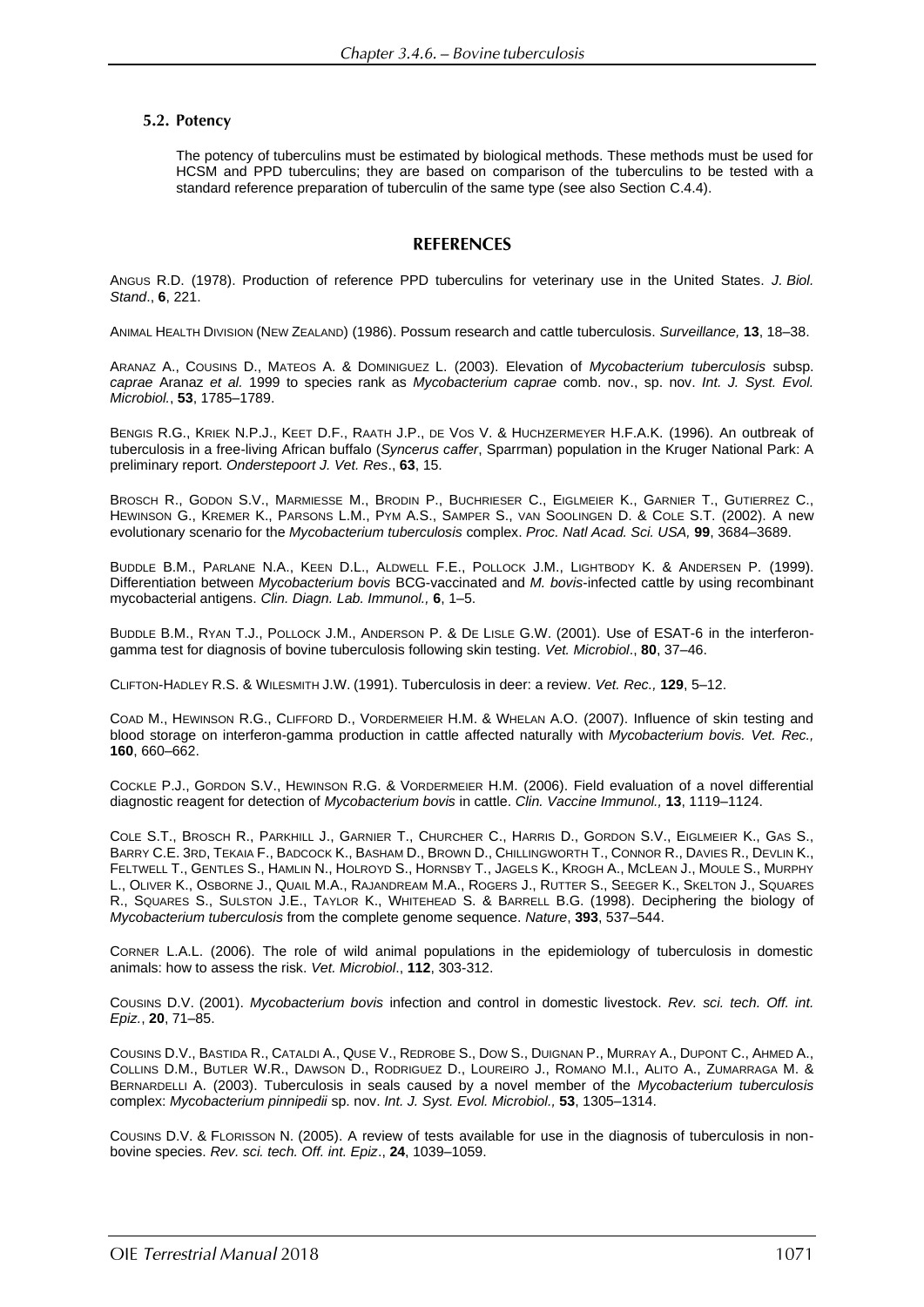COUSINS D.V., FRANCIS B.R. & GOW B.L. (1989). Advantages of a new agar medium in the primary isolation of *Mycobacterium bovis. Vet. Microbiol*., **20**, 89–95.

COUSINS D.V., SKUCE R.A., KAZWALA R.R. & VAN EMBDEN J.D.A. (1998). Towards a standardized approach to DNA fingerprinting of *Mycobacterium bovis. Int. J. Tuberc. Lung Dis.,* **2**, 471–478.

DE LISLE G.W., MACKINTOSH C.G. & BENGIS R.G. (2001). *Mycobacterium bovis* in free-living and captive wildlife, including farmed deer. *Rev. sci. tech. Off. int. Epiz.,* **20**, 86–111.

DURR P.A., CLIFTON-HADLEY R.S. & HEWINSON R.G. (2000a). Molecular epidemiology of bovine tuberculosis. II. Applications of genotyping*. Rev. sci. tech. Off. int. Epiz.,* **19**, 689–701.

DURR P.A., HEWINSON R.G. & CLIFTON-HADLEY R.S. (2000b). Molecular epidemiology of bovine tuberculosis. I. *Mycobacterium bovis* genotyping*. Rev. sci. tech. Off. int. Epiz.,* **19**, 675–688.

ESPINOSA DE LOS MONTEROS L.E., GALAN J.C., GUTIERREZ M., SAMPER S., GARCIA MARIN J.F., MARTIN C., DOMINGUEZ L., DE RAFAEL L., BAQUERO F., GOMEZ-MAMPASO E. & BLAZQUEZ J. (1998). Allele-specific PCR method based on *pncA* and *oxyR* sequences for distinguishing *Mycobacterium bovis* from *M. tuberculosis:* intraspecific *M. bovis pncA* sequence polymorphism. *J. Clin. Microbiol*., **36**, 239–242.

EUROPEAN UNION (1980). Council Directive 80/219, amending Directive 64/432, Annex B.

FINNEY D.J. (1964). Statistical Methods in Biological Assays, Second Edition. Charles Griffin, London, UK.

FROTHINGHAM R. & MEEKER-O'CONNELL W.A. (1998). Genetic diversity in the *Mycobacterium tuberculosis* complex based on variable numbers of tandom. *Microbiology*, **144**, 1189–1196.

GARNIER T., EIGLMEIER K., CAMUS J.C., MEDINA N., MANSOOR H., PRYOR M., DUTHOY S., GRONDIN S., LACROIX C., MONSEMPE C., SIMON S., HARRIS B., ATKIN R., DOGGETT J., MAYES R., KEATING L., WHEELER P.R., PARKHILL J., BARRELL B.G., COLE S.T., GORDON S.V., HEWINSON R.G. (2003). The complete genome sequence of *Mycobacterium bovis. Proc. Natl Acad. Sci. USA*, **100**, 7877–7882.

GORMLEY E., DOYLE M.B., FITZSIMONS T., MCGILL K. & COLLINS J.D. (2006). Diagnosis of *Mycobacterium bovis*  infection in cattle by use of the gamma-interferon (Bovigam) assay. *Vet. Microbiol.,* **112**, 171–179.

GREENWALD R., ESFANDIARI J., L[ESELLIER](http://www.ncbi.nlm.nih.gov/sites/entrez?Db=pubmed&Cmd=Search&Term=%22Lesellier%20S%22%5BAuthor%5D&itool=EntrezSystem2.PEntrez.Pubmed.Pubmed_ResultsPanel.Pubmed_DiscoveryPanel.Pubmed_RVAbstractPlus) S., H[OUGHTON](http://www.ncbi.nlm.nih.gov/sites/entrez?Db=pubmed&Cmd=Search&Term=%22Houghton%20R%22%5BAuthor%5D&itool=EntrezSystem2.PEntrez.Pubmed.Pubmed_ResultsPanel.Pubmed_DiscoveryPanel.Pubmed_RVAbstractPlus) R., P[OLLOCK](http://www.ncbi.nlm.nih.gov/sites/entrez?Db=pubmed&Cmd=Search&Term=%22Pollock%20J%22%5BAuthor%5D&itool=EntrezSystem2.PEntrez.Pubmed.Pubmed_ResultsPanel.Pubmed_DiscoveryPanel.Pubmed_RVAbstractPlus) J., A[AGAARD](http://www.ncbi.nlm.nih.gov/sites/entrez?Db=pubmed&Cmd=Search&Term=%22Aagaard%20C%22%5BAuthor%5D&itool=EntrezSystem2.PEntrez.Pubmed.Pubmed_ResultsPanel.Pubmed_DiscoveryPanel.Pubmed_RVAbstractPlus) C., A[NDERSEN](http://www.ncbi.nlm.nih.gov/sites/entrez?Db=pubmed&Cmd=Search&Term=%22Andersen%20P%22%5BAuthor%5D&itool=EntrezSystem2.PEntrez.Pubmed.Pubmed_ResultsPanel.Pubmed_DiscoveryPanel.Pubmed_RVAbstractPlus) P., H[EWINSON](http://www.ncbi.nlm.nih.gov/sites/entrez?Db=pubmed&Cmd=Search&Term=%22Hewinson%20RG%22%5BAuthor%5D&itool=EntrezSystem2.PEntrez.Pubmed.Pubmed_ResultsPanel.Pubmed_DiscoveryPanel.Pubmed_RVAbstractPlus) R.G., C[HAMBERS](http://www.ncbi.nlm.nih.gov/sites/entrez?Db=pubmed&Cmd=Search&Term=%22Chambers%20M%22%5BAuthor%5D&itool=EntrezSystem2.PEntrez.Pubmed.Pubmed_ResultsPanel.Pubmed_DiscoveryPanel.Pubmed_RVAbstractPlus) M. & L[YASHCHENKO](http://www.ncbi.nlm.nih.gov/sites/entrez?Db=pubmed&Cmd=Search&Term=%22Lyashchenko%20K%22%5BAuthor%5D&itool=EntrezSystem2.PEntrez.Pubmed.Pubmed_ResultsPanel.Pubmed_DiscoveryPanel.Pubmed_RVAbstractPlus) K. (2003). Improved serodetection of *Mycobacterium bovis* infection in badgers (*Meles meles*) using multiantigen test formats. *Diagn. Microbiol. Infect. Dis*., **46**, 197–203.

GREENWALD R., L[YASHCHENKO](http://www.ncbi.nlm.nih.gov/sites/entrez?Db=pubmed&Cmd=Search&Term=%22Lyashchenko%20O%22%5BAuthor%5D&itool=EntrezSystem2.PEntrez.Pubmed.Pubmed_ResultsPanel.Pubmed_DiscoveryPanel.Pubmed_RVAbstractPlus) O., E[SFANDIARI](http://www.ncbi.nlm.nih.gov/sites/entrez?Db=pubmed&Cmd=Search&Term=%22Esfandiari%20J%22%5BAuthor%5D&itool=EntrezSystem2.PEntrez.Pubmed.Pubmed_ResultsPanel.Pubmed_DiscoveryPanel.Pubmed_RVAbstractPlus) J., M[ILLER](http://www.ncbi.nlm.nih.gov/sites/entrez?Db=pubmed&Cmd=Search&Term=%22Miller%20M%22%5BAuthor%5D&itool=EntrezSystem2.PEntrez.Pubmed.Pubmed_ResultsPanel.Pubmed_DiscoveryPanel.Pubmed_RVAbstractPlus) M., M[IKOTA](http://www.ncbi.nlm.nih.gov/sites/entrez?Db=pubmed&Cmd=Search&Term=%22Mikota%20S%22%5BAuthor%5D&itool=EntrezSystem2.PEntrez.Pubmed.Pubmed_ResultsPanel.Pubmed_DiscoveryPanel.Pubmed_RVAbstractPlus) S., OLSEN [J.H.](http://www.ncbi.nlm.nih.gov/sites/entrez?Db=pubmed&Cmd=Search&Term=%22Olsen%20JH%22%5BAuthor%5D&itool=EntrezSystem2.PEntrez.Pubmed.Pubmed_ResultsPanel.Pubmed_DiscoveryPanel.Pubmed_RVAbstractPlus), B[ALL](http://www.ncbi.nlm.nih.gov/sites/entrez?Db=pubmed&Cmd=Search&Term=%22Ball%20R%22%5BAuthor%5D&itool=EntrezSystem2.PEntrez.Pubmed.Pubmed_ResultsPanel.Pubmed_DiscoveryPanel.Pubmed_RVAbstractPlus) R., D[UMONCEAUX](http://www.ncbi.nlm.nih.gov/sites/entrez?Db=pubmed&Cmd=Search&Term=%22Dumonceaux%20G%22%5BAuthor%5D&itool=EntrezSystem2.PEntrez.Pubmed.Pubmed_ResultsPanel.Pubmed_DiscoveryPanel.Pubmed_RVAbstractPlus) G., S[CHMITT](http://www.ncbi.nlm.nih.gov/sites/entrez?Db=pubmed&Cmd=Search&Term=%22Schmitt%20D%22%5BAuthor%5D&itool=EntrezSystem2.PEntrez.Pubmed.Pubmed_ResultsPanel.Pubmed_DiscoveryPanel.Pubmed_RVAbstractPlus) D., M[OLLER](http://www.ncbi.nlm.nih.gov/sites/entrez?Db=pubmed&Cmd=Search&Term=%22Moller%20T%22%5BAuthor%5D&itool=EntrezSystem2.PEntrez.Pubmed.Pubmed_ResultsPanel.Pubmed_DiscoveryPanel.Pubmed_RVAbstractPlus) T., P[AYEUR](http://www.ncbi.nlm.nih.gov/sites/entrez?Db=pubmed&Cmd=Search&Term=%22Payeur%20JB%22%5BAuthor%5D&itool=EntrezSystem2.PEntrez.Pubmed.Pubmed_ResultsPanel.Pubmed_DiscoveryPanel.Pubmed_RVAbstractPlus) J.B., H[ARRIS](http://www.ncbi.nlm.nih.gov/sites/entrez?Db=pubmed&Cmd=Search&Term=%22Harris%20B%22%5BAuthor%5D&itool=EntrezSystem2.PEntrez.Pubmed.Pubmed_ResultsPanel.Pubmed_DiscoveryPanel.Pubmed_RVAbstractPlus) B., S[OFRANKO](http://www.ncbi.nlm.nih.gov/sites/entrez?Db=pubmed&Cmd=Search&Term=%22Sofranko%20D%22%5BAuthor%5D&itool=EntrezSystem2.PEntrez.Pubmed.Pubmed_ResultsPanel.Pubmed_DiscoveryPanel.Pubmed_RVAbstractPlus) D., W[ATERS](http://www.ncbi.nlm.nih.gov/sites/entrez?Db=pubmed&Cmd=Search&Term=%22Waters%20WR%22%5BAuthor%5D&itool=EntrezSystem2.PEntrez.Pubmed.Pubmed_ResultsPanel.Pubmed_DiscoveryPanel.Pubmed_RVAbstractPlus) W.R. & L[YASHCHENKO](http://www.ncbi.nlm.nih.gov/sites/entrez?Db=pubmed&Cmd=Search&Term=%22Lyashchenko%20KP%22%5BAuthor%5D&itool=EntrezSystem2.PEntrez.Pubmed.Pubmed_ResultsPanel.Pubmed_DiscoveryPanel.Pubmed_RVAbstractPlus) K.P. (2009). Highly accurate antibody assays for early and rapid detection of tuberculosis in African and Asian elephants. *Clin. Vaccine Immunol*., **16**, 605–612

GRIFFIN J.F.T., CROSS J.P., CHINN D.N., ROGERS C.R. & BUCHAN G.S. (1994). Diagnosis of tuberculosis due to *M. bovis* in New Zealand red deer (*Cervus elaphus*) using a composite blood test (BTB) and antibody (ELISA) assays. *N.Z. Vet. J.*, **42**, 173–179.

GRIFFIN J.F.T., HESKETH J.B., MACKINTOSH C.G., SHI Y.E. & BUCHAN G.S. (1993). BCG vaccination in deer: distinctions between delayed type hypersensitivity and laboratory parameters of immunity. *Immunol. Cell Biol*., **71**, 559–570.

HAAGSMA J. (1993). Working Paper on Recent Advances in the Field of Tuberculosis Control and Research. World Health Organization Meeting on Zoonotic Tuberculosis with Particular Reference to *Mycobacterium bovis*, 15 November 1993, Geneva, Switzerland.

HAAGSMA J. & ANGUS R.D. (1994). Tuberculin production. *In: Mycobacterium bovis* Infections in Humans and Animals, Steele J.H. & Thoen C.O., eds. Iowa State University Press, Ames, Iowa, USA.

HAAGSMA J., O'REILLY L.M., DOBBELAAR R. & MURPHY T.M. (1984). A comparison of the relative potencies of various bovine PPD tuberculins in naturally infected tuberculous cattle. *J. Biol. Stand*., **10**, 273.

HEIFETS L.B. & JENKINS P.A. (1998). Speciation of *Mycobacterium* in clinical laboratories. *In:* Mycobacteria I. Basic Aspects, Gangadharam P.R. & Jenkins P.A., eds. Chapman and Hall, New York, USA, 308–350.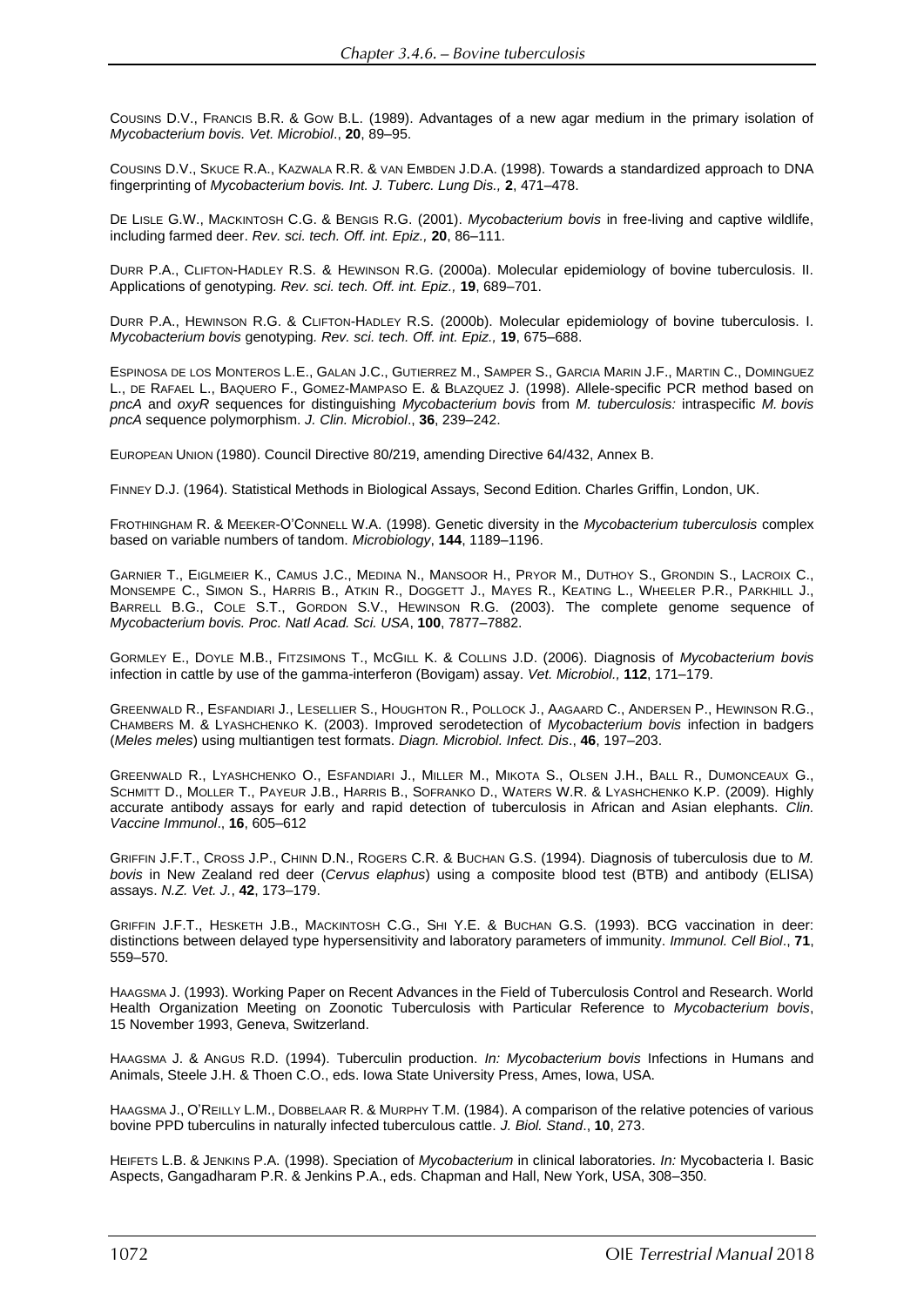HUARD R.C., DE OLIVEIRA LAZZARINI L.C., BUTLER W.R., VAN SOOLINGEN D. & HO J.L. (2003). PCR-based method to differentiate the subspecies of the *Mycobacterium tuberculosis* complex on the basis of genomic deletions. *J. Clin. Microbiol.*, **41**, 1637–1650.

KAMERBEEK J., SCHOULS L., KOLK A., VAN AGTERVELD M., VAN SOOLINGEN D., KUIJPER S., BUNSCHOTEN A., MOLHUIZEN H., SHAW R., GOYAL M. & VAN EMBDEN J. (1997). Simultaneous detection and strain differentiation of *Mycobacterium tuberculosis* for diagnosis and epidemiology. *J. Clin. Microbiol*., **35**, 907–914.

LYASHCHENKO K.P., GREENWALD R., ESFANDIARI J., CHAMBERS M.A., VICENTE J., GORTAZAR C., SANTOS N., CORREIA-NEVES M., BUDDLE B.M., JACKSON R., O'BRIEN D.J., SCHMITT S., PALMER M.V., DELAHAY R.J. & WATERS W.R. (2008). Animal-side serologic assay for rapid detection of *Mycobacterium bovis* infection in multiple species of freeranging wildlife. *Vet. Microbiol*., **132**, 283–292.

LYASHCHENKO K., WHELAN A.O., GREENWALD R., POLLOCK J.M., ANDERSEN P., HEWINSON R.G. & VORDERMEIER H.M. (2004). Association of tuberculin-boosted antibody responses with pathology and cell-mediated immunity in cattle vaccinated with *Mycobacterium bovis* BCG and infected with *M. bovis. Infect. Immun*., **72**, 2462–2467.

MAXILD J., BENTZON M.W., MOLLER S. & ZACHARIASSEN P. (1976). Assays of different tuberculin products performed in guinea pigs. *J. Biol. Stand*., **4**, 171.

MILLER J.M., JENNY A.L. & PAYEUR J.B. (2002). Polymerase chain reaction detection of *Mycobacterium tuberculosis* complex and *Mycobacterium avium* organisms in formalin-fixed tissues from culture-negative organisms. *Vet. Microbiol.,* **87**, 15–23.

MILLER J., JENNY A., RHGYAN J., SAARI D. & SAUREZ D. (1997). Detection of *Mycobacterium bovis* in formalin-fixed, paraffin-embedded tissues of cattle and elk by PCR amplification of an IS6110 sequence specific for *M. tuberculosis* complex organisms. *J. Vet. Diagn. Invest.,* **9**, 244–249.

MORRIS R.S., PFEIFFER D.U. & JACKSON R. (1994). The epidemiology of *Mycobacterium bovis* infections. *Vet. Microbiol*., **40,** 153–157.

NARANJO V., GORTAZAR C., VICENTE J. & DE LA FUENTE J. (2008). Evidence of the role of European wild boar as a reservoir of *Mycobacterium tuberculosis* complex. *Vet. Microbiol.,* **127**, 1–9.

NIEMANN S., HARMSEN D., RUSCH-GERDES S. & RICHTER E. (2000). Differentiation of clinical *Mycobacterium tuberculosis* complex isolates by gyrB DNA sequence polymorphism analysis. *J. Clin. Microbiol.*, **38**, 3231–3234.

NOREDHOEK G.T., VAN EMBDEN J.D.A. & KOLK A.H.J. (1996). Reliability of nucleic acid amplification for detection of *Mycobacterium tuberculosis*: an international collaborative quality control study among 30 laboratories. *J. Clin. Microbiol*., **34**, 2522–2525.

O'BRIAN R., DANILOWICZ B.S., BAILEY L., FLYNN O., COSTELLO E., O'GRADY D. & RODGERS M. (2000). Characterisation of the *Mycobacterium bovis* restriction fragment length polymorphism DNA probe pUCD and performance comparison with standard methods. *J. Clin. Microbiol*., **38**, 3362–3369.

O'REILLY L.M. & DABORN C.J. (1995). The epidemiology of *Mycobacterium bovis* infections in animals and man: a review. *Tubercle Lung Dis.* (Supple*.* 1), **76**, 1–46.

PARSONS L.M., BROSCH R., COLE S.T., SOMOSKOVI A., LODER A., BRETZEL G., VAN SOOLINGEN D., HALE Y.M. & SALFINGER M. (2002). Rapid and simple approach for identification of *Mycobacterium tuberculosis* complex isolates by PCR-based genomic deletion analysis. *J. Clin. Microbiol*., **40**, 2339–2345.

PRODINGER W.M., BRANDSTATTER A., NAUMANN L., PACCIARINI M., KUBICA T., BOSCHIROLI M.L., ARANAZ A., NAGY G., CVETNIC Z., OCEPEK M., SKRYPNYK A., ERLER W., NIEMANN S., PAVLIK I. & MOSER I. (2005). Characterization of *Mycobacterium caprae* isolates from Europe by mycobacterial interspersed repetitive unit genotyping. *J. Clin. Microbiol.*, **43**, 4984–4992.

RYAN T.J., BUDDLE B.M. & DE LISLE G.W. (2000). An evaluation of the gamma interferon test for detecting bovine tuberculosis in cattle 8 to 28 days after tuberculin skin testing. *Res. Vet. Sci.,* **69**, 57–61.

SCHNEIDER W., DOBBELAER R., DAM A., JORGENSEN J.B., GAYOT G., AUGIER J., HAAGSMA J., REES W.H.G., LESSLIE I.W. & HEBERT C.N. (1979). Collaborative assay of EEC standards for bovine tuberculins. *J. Biol. Stand*., **7**, 53.